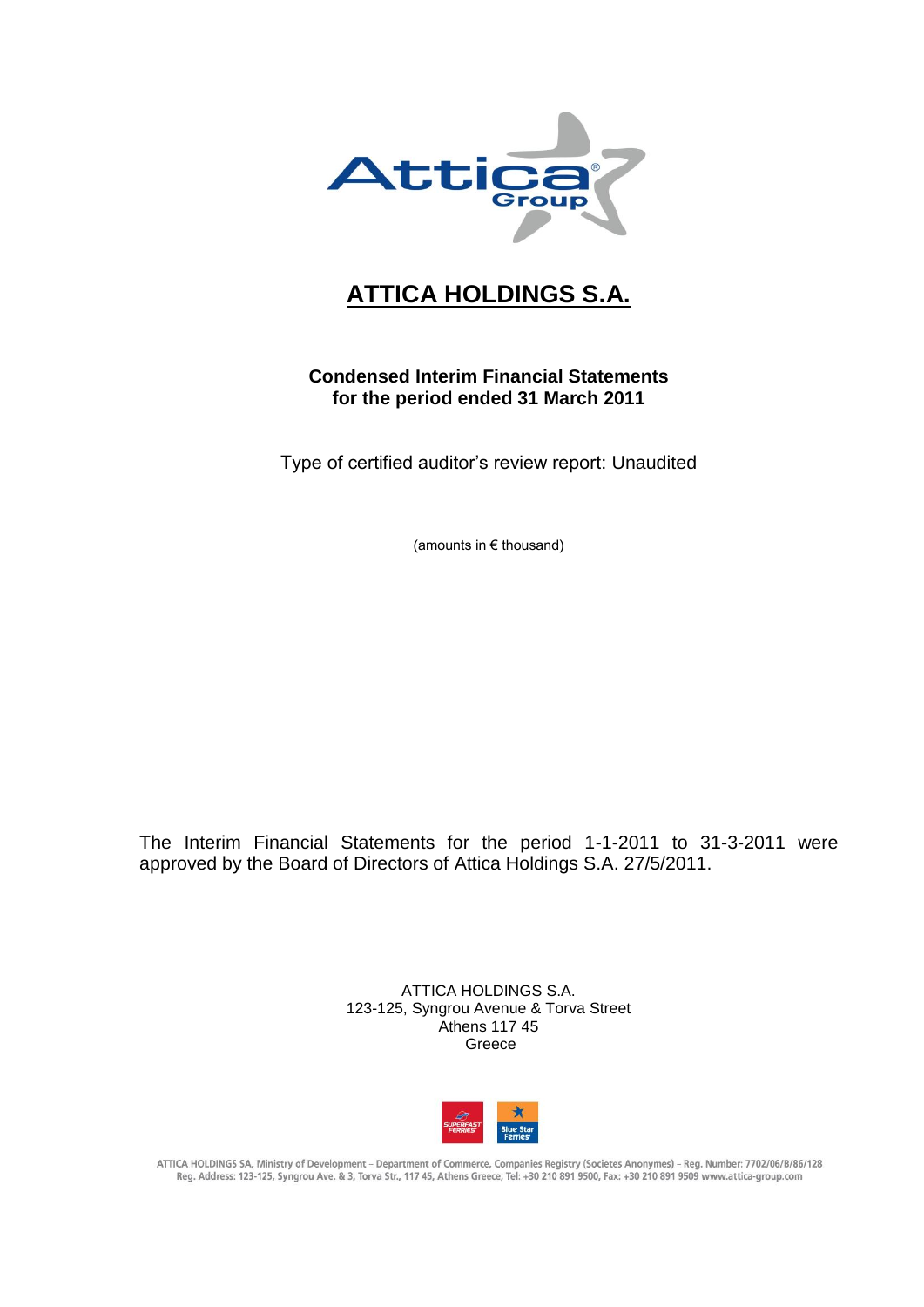

# **CONTENTS Page**

| 1.     |                                                                                     |  |
|--------|-------------------------------------------------------------------------------------|--|
| 2.     |                                                                                     |  |
| 2.1.   | New Standards, Interpretations, Revisions and Amendments to existing Standards that |  |
|        |                                                                                     |  |
| 2.2.   | New Standards, Interpretations and amendments to existing Standards which have not  |  |
|        |                                                                                     |  |
| 3.     |                                                                                     |  |
| 4.     |                                                                                     |  |
| 4.1.   | Intercompany transactions between ATTICA HOLDINGS S.A. and other companies of       |  |
|        |                                                                                     |  |
| 4.1.1. | Intercompany transactions between ATTICA HOLDINGS S.A. and the companies of         |  |
|        |                                                                                     |  |
| 4.1.2. | Intercompany transactions between ATTICA HOLDINGS S.A. and MARFIN                   |  |
|        |                                                                                     |  |
| 4.2.   |                                                                                     |  |
| 4.3.   |                                                                                     |  |
| 5.     | General information for the Financial Statements (period 1-1 to 31-03-2011)  16     |  |
| 5.1.   |                                                                                     |  |
| 5.2.   |                                                                                     |  |
| 5.3.   |                                                                                     |  |
| 5.4.   |                                                                                     |  |
| 5.5.   |                                                                                     |  |
| 5.6.   |                                                                                     |  |
| 5.7.   |                                                                                     |  |
| 5.8.   |                                                                                     |  |
| 5.9.   |                                                                                     |  |
| 5.10.  |                                                                                     |  |
| 6.     |                                                                                     |  |
| 6.1.   |                                                                                     |  |
| 6.2.   |                                                                                     |  |
| 6.3.   |                                                                                     |  |
| 6.4.   |                                                                                     |  |
| 6.5.   |                                                                                     |  |
| 7.     |                                                                                     |  |
| 8.     |                                                                                     |  |
|        | Figures and Information for the period from January 1 to March 31, 2011  24         |  |
|        |                                                                                     |  |

1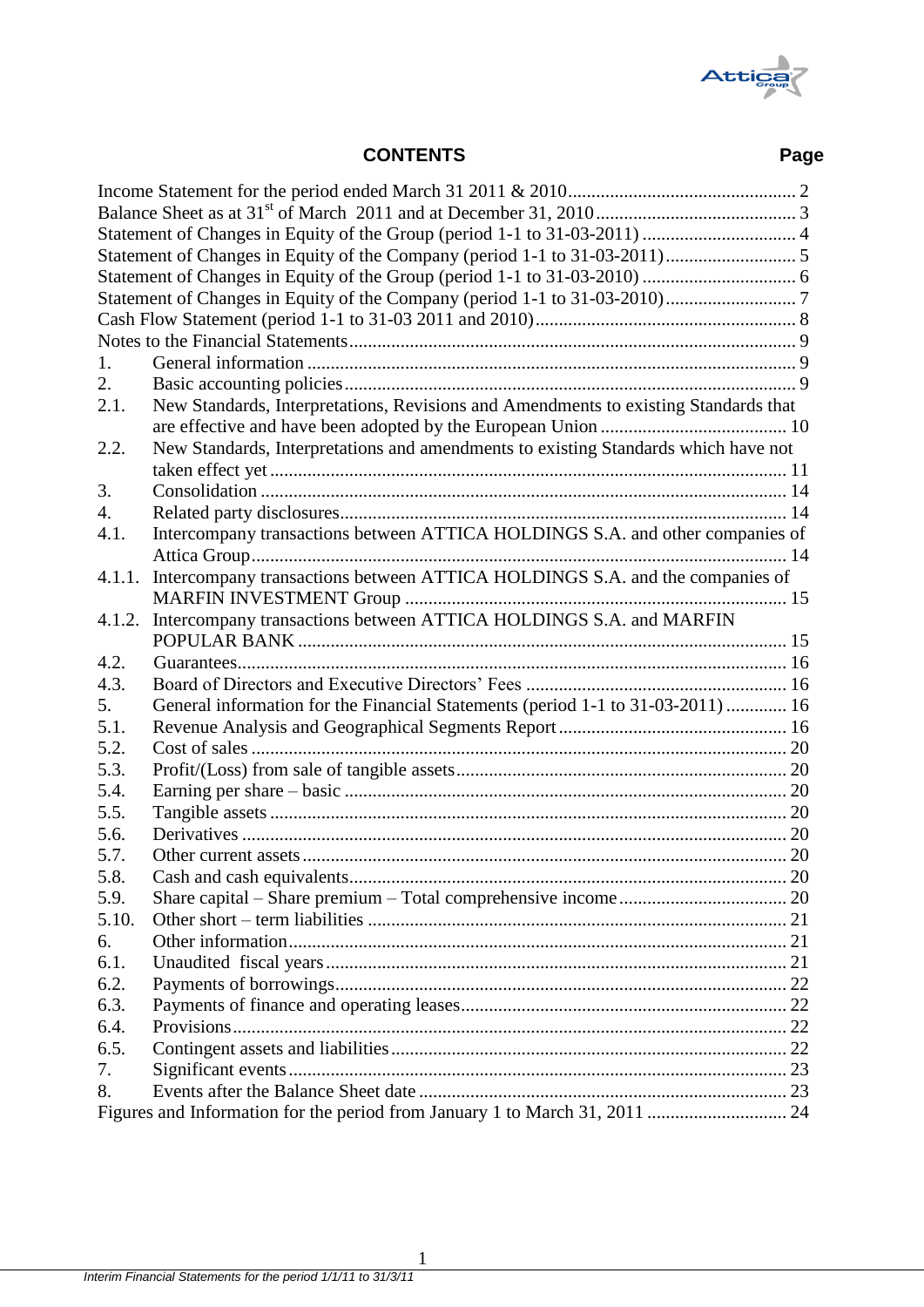

#### **INCOME STATEMENT**

For the period ended March 31 2011 & 2010

|                                                                    |     | <b>GROUP</b>    |                 | <b>COMPANY</b>  |                 |  |
|--------------------------------------------------------------------|-----|-----------------|-----------------|-----------------|-----------------|--|
|                                                                    |     | 1.01-31.03.2011 | 1.01-31.03.2010 | 1.01-31.03.2011 | 1.01-31.03.2010 |  |
| <b>Sales</b>                                                       | 5.1 | 44.196          | 51.586          |                 |                 |  |
| Cost of sales                                                      | 5.2 | $-57.318$       | $-56.927$       |                 |                 |  |
| <b>Gross profit</b>                                                |     | $-13.122$       | $-5.341$        |                 |                 |  |
| Administrative expenses                                            |     | $-6.455$        | $-7.027$        | $-349$          | $-405$          |  |
| Distribution expenses                                              |     | $-4.409$        | $-4.443$        |                 |                 |  |
| Other operating income                                             |     | 962             | 54              |                 |                 |  |
| Other operating expenses                                           |     |                 |                 |                 |                 |  |
| Profit / (loss) before taxes, financing and investment             |     |                 |                 |                 |                 |  |
| activities                                                         |     | $-23.024$       | $-16.757$       | $-349$          | -405            |  |
| Other financial results                                            |     | $-336$          | $-1.365$        | $-320$          |                 |  |
| Financial expenses                                                 |     | $-3.507$        | $-4.028$        | -2              | $-4$            |  |
| Financial income                                                   |     | 175             | 228             | 51              | 157             |  |
| Income from dividends                                              |     |                 |                 |                 |                 |  |
| Share in net profit (loss) of companies consolidated with the      |     |                 |                 |                 |                 |  |
| equity method                                                      |     |                 |                 |                 |                 |  |
| Profit/ (loss) from sale of assets                                 | 5.3 | 3.928           |                 |                 |                 |  |
| Profit before income tax                                           |     | $-22.764$       | $-21.922$       | $-620$          | $-252$          |  |
| Income taxes                                                       |     | $-21$           | $-25$           |                 |                 |  |
| Profit for the period                                              |     | $-22.785$       | $-21.947$       | $-620$          | $-252$          |  |
| Attributable to:                                                   |     |                 |                 |                 |                 |  |
| Owners of the parent                                               |     | $-22.785$       | $-21.947$       | $-620$          | $-252$          |  |
| Non-controlling interests                                          |     |                 |                 |                 |                 |  |
| Earnings After Taxes per Share - Basic (in €)                      | 5.4 | $-0,1233$       | 0,1385          |                 |                 |  |
|                                                                    |     |                 |                 |                 |                 |  |
|                                                                    |     | $-22.785$       | $-21.947$       | $-620$          | $-252$          |  |
| Net profit for the period                                          |     |                 |                 |                 |                 |  |
| Other comprehensive income:                                        |     |                 |                 |                 |                 |  |
| Cash flow hedging:                                                 |     |                 |                 |                 |                 |  |
| - current period gains /(losses)                                   | 5.8 | $-4.552$        | 6.223           |                 |                 |  |
| - reclassification to profit or loss                               | 5.8 |                 | 456             |                 |                 |  |
| Exchange differences on translating foreign operations             |     |                 |                 |                 |                 |  |
|                                                                    |     |                 |                 |                 |                 |  |
| Related parties' measurement using the fair value method           |     |                 |                 |                 |                 |  |
| Other comprehensive income for the period before tax               |     | $-4.552$        | 6.679           | 0               | $\bf{0}$        |  |
| Income tax relating to components of other comprehensive<br>income |     |                 |                 |                 |                 |  |
| Other comprehensive income for the period, net of tax              |     | $-4.552$        | 6.679           | 0               | 0               |  |
| Total comprehensive income for the period after tax                |     | $-27.337$       | $-15.268$       | $-620$          | $-252$          |  |
|                                                                    |     |                 |                 |                 |                 |  |
| Attributable to:                                                   |     |                 |                 |                 |                 |  |
| Owners of the parent<br>Non-controlling interests                  |     | $-27.337$       | $-15.268$       | $-620$          | $-252$          |  |

<span id="page-2-0"></span>The Notes on pages 9 to 24 are an integral part of these Interim Financial Statements.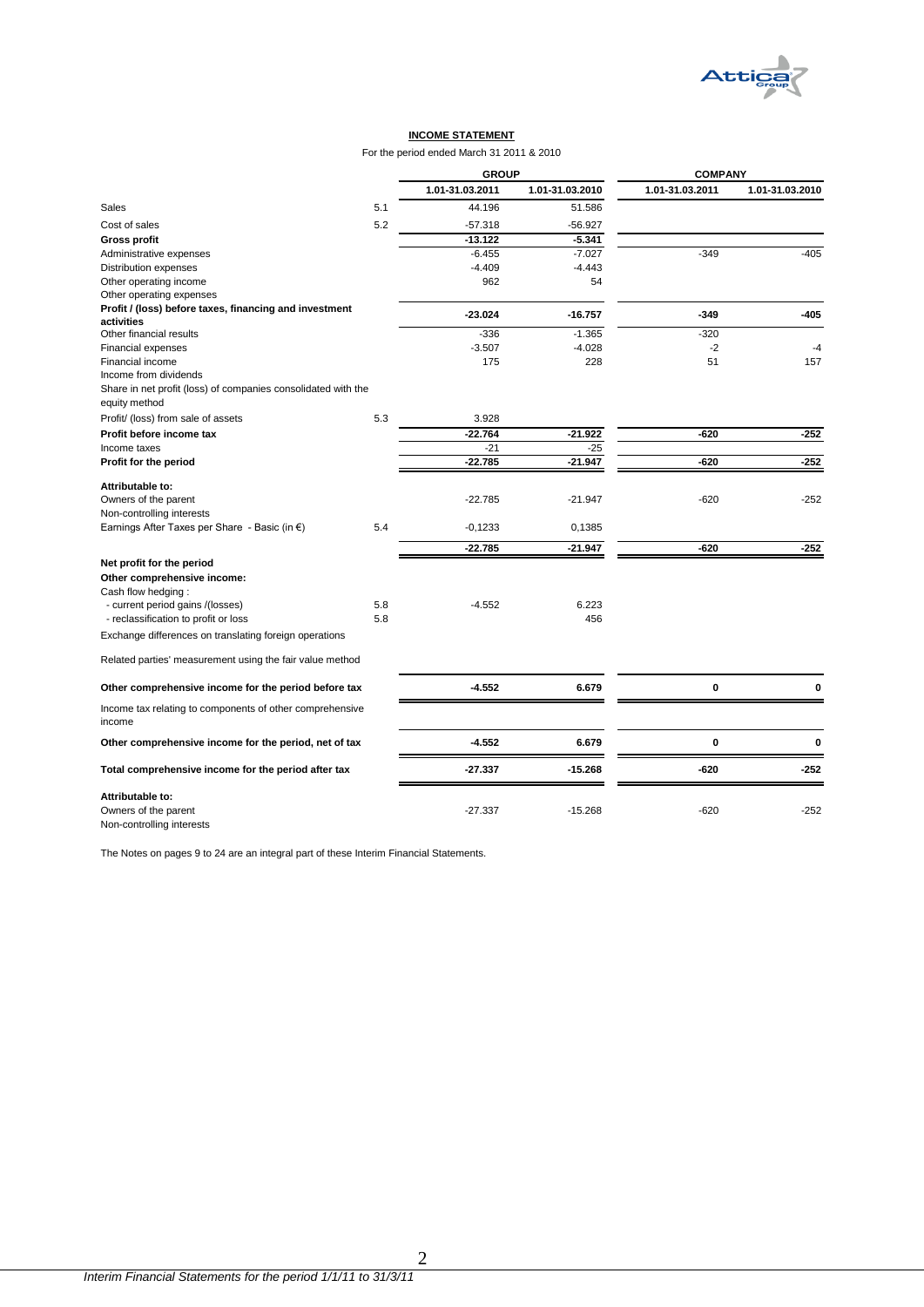

#### **BALANCE SHEET As at 31 of March 2011 and at December 31, 2010**

|                                              |      | <b>GROUP</b> |            | <b>COMPANY</b> |            |
|----------------------------------------------|------|--------------|------------|----------------|------------|
|                                              |      | 31/03/2011   | 31/12/2010 | 31/03/2011     | 31/12/2010 |
| <b>ASSETS</b>                                |      |              |            |                |            |
| <b>Non-Current Assets</b>                    |      |              |            |                |            |
| Tangible assets                              | 5.5  | 731.899      | 738.240    | 195            | 210        |
| Intangible assets                            |      | 1.271        | 1.357      | 90             | 96         |
| Investments in subsidiaries                  |      |              |            | 465.637        | 441.987    |
| Derivatives                                  | 5.6  | 224          | 2.392      |                |            |
| Other non current assets                     |      | 3.184        | 3.355      | 1.284          | 1.284      |
| Deferred tax asset                           |      |              |            |                |            |
| Total                                        |      | 736.578      | 745.344    | 467.206        | 443.577    |
| <b>Current Assets</b>                        |      |              |            |                |            |
| Inventories                                  |      | 11.860       | 11.381     |                |            |
| Trade and other receivables                  |      | 59.573       | 55.011     |                | 35         |
| Other current assets                         | 5.7  | 19.198       | 16.597     | 5.697          | 5.697      |
| Derivatives                                  |      |              | 2.757      |                | 588        |
| Cash and cash equivalents                    | 5.8  | 21.398       | 26.491     | 3.137          | 4.066      |
| <b>Total</b>                                 |      | 112.029      | 112.237    | 8.834          | 10.386     |
| Assets held for sale                         |      |              | 682        |                |            |
| <b>Total Assets</b>                          |      | 848.607      | 858.263    | 476.040        | 453.963    |
| <b>EQUITY AND LIABILITIES</b>                |      |              |            |                |            |
|                                              |      |              |            |                |            |
| <b>Equity</b>                                | 5.9  | 159.078      | 134.812    | 159.078        | 134.812    |
| Share capital                                |      |              |            |                | 290.614    |
| Share premium                                | 5.9  | 290.280      | 290.614    | 290.280        |            |
| Fair value reserves                          |      | 9            | 4.561      | $-7.428$       | $-7.428$   |
| Other reserves                               |      | 111.170      | 111.170    | 23.652         | 23.652     |
| Retained earnings                            |      | $-92.901$    | $-70.116$  | 7.069          | 7.689      |
| Equity attributable to parent's shareholders |      | 467.636      | 471.041    | 472.651        | 449.339    |
| Minority interests                           |      |              |            |                |            |
| <b>Total Equity</b>                          |      | 467.636      | 471.041    | 472.651        | 449.339    |
| <b>Non-current liabilities</b>               |      |              |            |                |            |
| Deferred tax liability                       |      | 286          | 286        | 271            | 271        |
| Accrued pension and retirement obligations   |      | 2.494        | 2.352      | 139            | 119        |
| Long-term borrowings                         |      | 289.307      | 295.032    |                |            |
| <b>Derivatives</b>                           |      |              |            |                |            |
| <b>Non-Current Provisions</b>                |      | 955          | 1.038      | 128            | 128        |
| Non-Current liabilities                      |      | 300          | 300        |                |            |
| <b>Total</b>                                 |      | 293.342      | 299.008    | 538            | 518        |
| <b>Current Liabilities</b>                   |      |              |            |                |            |
| Trade and other payables                     |      | 22.565       | 24.453     | 48             | 51         |
| Tax payable                                  |      | 150          | 155        | 20             | 20         |
| Short-term debt                              |      | 40.211       | 41.043     |                |            |
| Derivatives                                  | 5.6  | 215          |            |                |            |
| Other current liabilities                    | 5.10 | 24.488       | 20.633     | 2.783          | 4.035      |
| Total                                        |      | 87.629       | 86.284     | 2.851          | 4.106      |
| Liabilities related to Assets held for sale  |      |              | 1.930      |                |            |
| <b>Total liabilities</b>                     |      | 380.971      | 387.222    | 3.389          | 4.624      |
| <b>Total Equity and Liabilities</b>          |      | 848.607      | 858.263    | 476.040        | 453.963    |

<span id="page-3-0"></span>The Notes on pages 9 to 24 are an integral part of these Interim Financial Statements.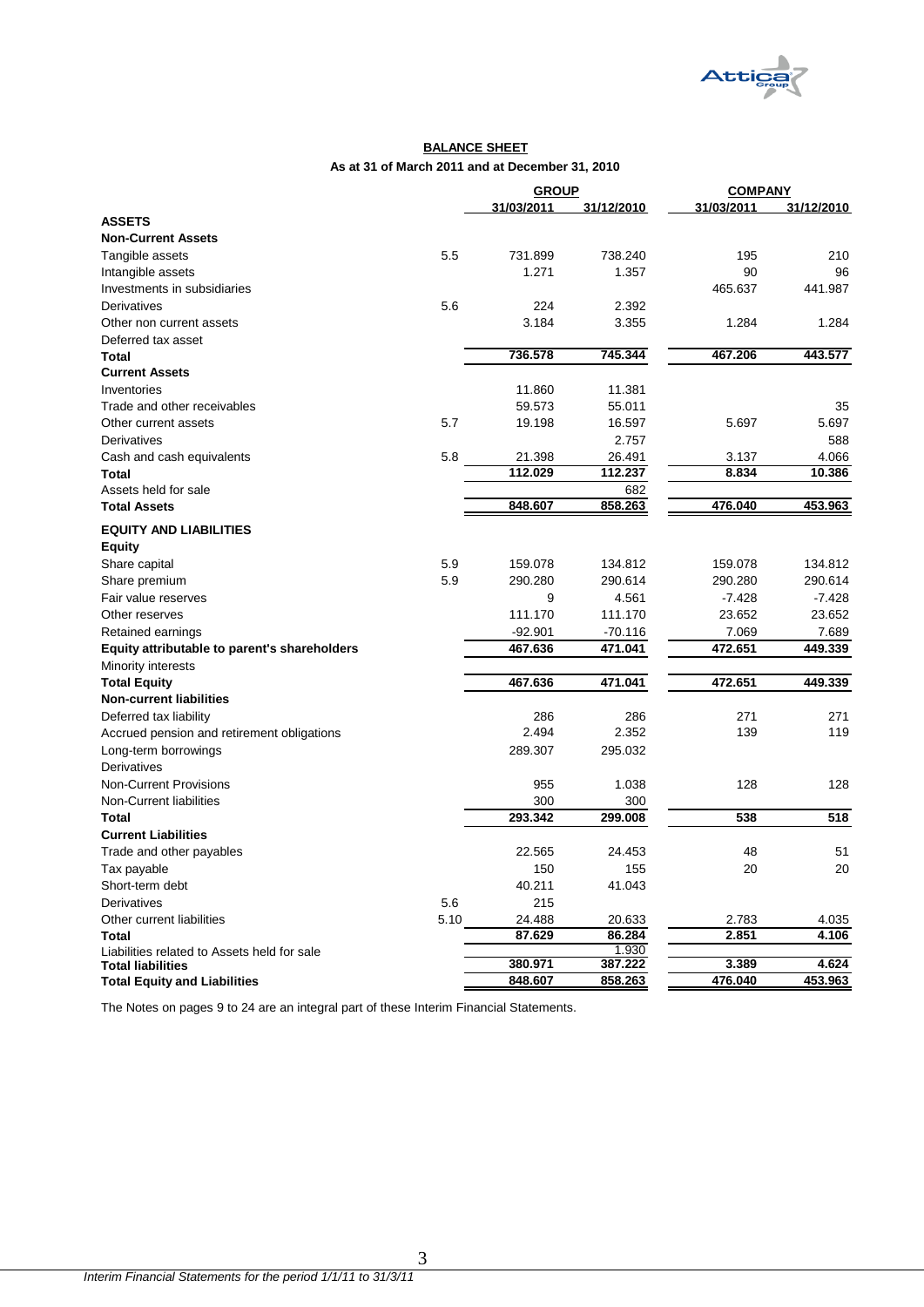

For the Period 1/01-31/03/2011

### **GROUP**

<span id="page-4-0"></span>

|                                                 | Number of<br>shares | <b>Share</b><br>capital | Share<br>premium | <b>Revaluation</b><br>of financial<br><b>instruments</b> | Other<br>reserves | <b>Retained</b><br>earnings | <b>Total Equity</b> |
|-------------------------------------------------|---------------------|-------------------------|------------------|----------------------------------------------------------|-------------------|-----------------------------|---------------------|
| <b>Balance at 1/1/2011</b>                      | 162.424             | 134.812                 | 290.614          | 4.561                                                    | 111.170           | $-70.116$                   | 471.041             |
| Changes in accounting policies                  |                     |                         |                  |                                                          |                   |                             |                     |
| <b>Restated balance</b>                         | 162.424             | 134.812                 | 290.614          | 4.561                                                    | 111.170           | $-70.116$                   | 471.041             |
| Profit for the period                           |                     |                         |                  |                                                          |                   | $-22.785$                   | $-22.785$           |
| Other comprehensive income                      |                     |                         |                  |                                                          |                   |                             |                     |
| <b>Cash flow hedges:</b>                        |                     |                         |                  |                                                          |                   |                             |                     |
| current period gains/(losses)                   |                     |                         |                  | -4.552                                                   |                   |                             | $-4.552$            |
| reclassification to profit or loss              |                     |                         |                  |                                                          |                   |                             | 0                   |
| Available-for-sale financial assets             |                     |                         |                  |                                                          |                   |                             |                     |
| Exchange differences on translating foreign     |                     |                         |                  |                                                          |                   |                             |                     |
| operations                                      |                     |                         |                  |                                                          |                   |                             | 0                   |
| Other comprehensive income after tax            |                     |                         |                  | $-4.552$                                                 | 0                 | $-22.785$                   | $-27.337$           |
| Share capital issue                             | 29.236              | 24.266                  |                  |                                                          |                   |                             | 24.266              |
| <b>Dividends</b>                                |                     |                         |                  |                                                          |                   |                             | 0                   |
| Capitalisation of share premium                 |                     |                         |                  |                                                          |                   |                             | 0                   |
| Transfer between reserves and retained earnings |                     |                         |                  |                                                          |                   |                             | 0                   |
| Expenses related to share capital increase      |                     |                         | $-334$           |                                                          |                   |                             | $-334$              |
| <b>Balance at 31/3/2011</b>                     | 191.660             | 159.078                 | 290.280          | 9                                                        | 111.170           | $-92.901$                   | 467.636             |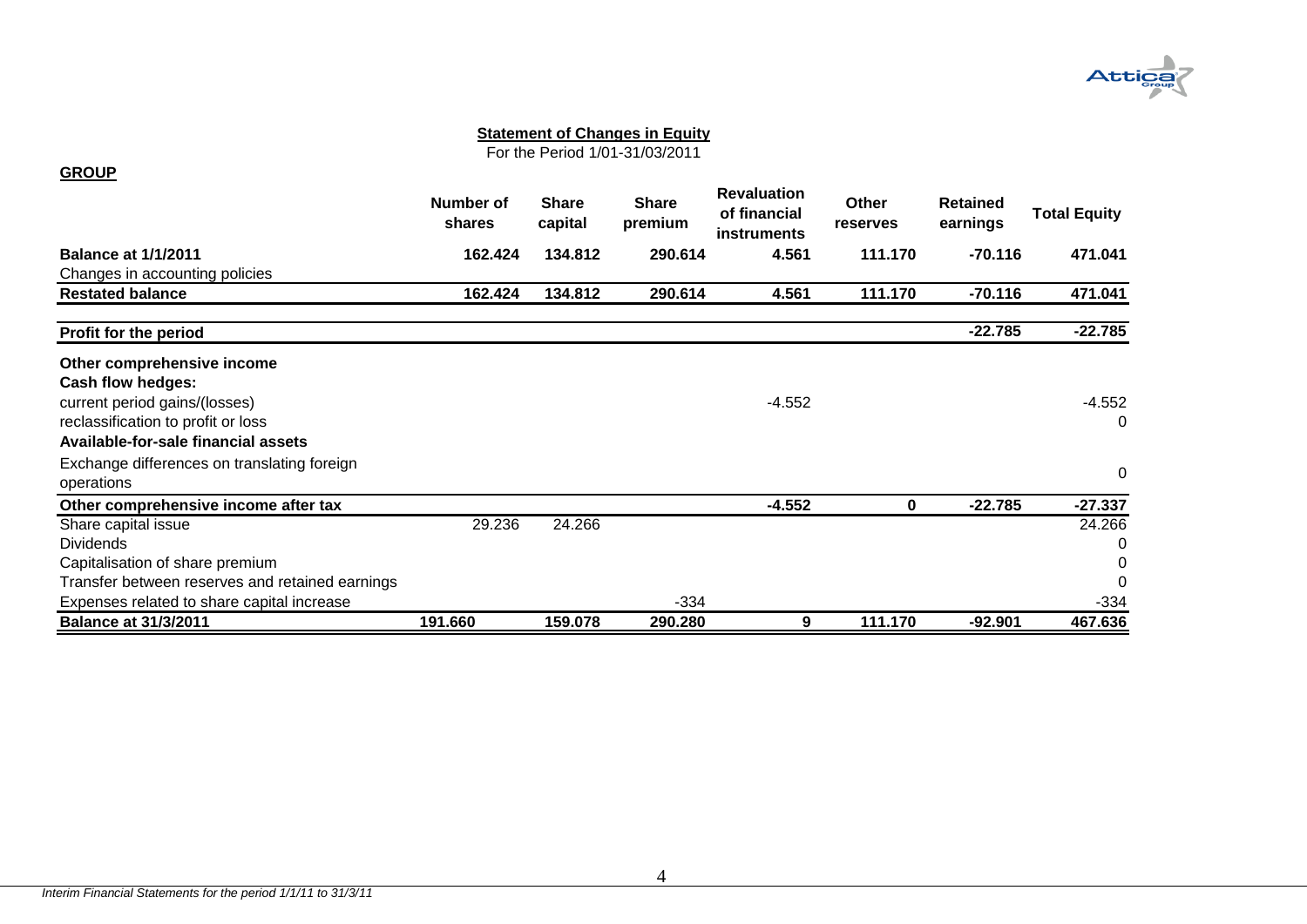

For the Period 1/01-31/03/2011

#### **COMPANY**

<span id="page-5-0"></span>

|                                                 | Number of<br>shares | <b>Share</b><br>capital | <b>Share</b><br>premium | <b>Revaluation of</b><br>non-current<br>assets | <b>Revaluation of</b><br>financial<br>instruments | Other<br>reserves | Retained<br>earnings | Total<br><b>Equity</b> |
|-------------------------------------------------|---------------------|-------------------------|-------------------------|------------------------------------------------|---------------------------------------------------|-------------------|----------------------|------------------------|
| <b>Balance at 1/1/2011</b>                      | 162.424             | 134.812                 | 290.614                 | $-7.428$                                       | 0                                                 | 23.652            | 7.689                | 449.339                |
| Changes in accounting policies                  |                     |                         |                         |                                                |                                                   |                   |                      |                        |
| <b>Restated balance</b>                         |                     | 134.812                 | 290.614                 | $-7.428$                                       | 0                                                 | 23.652            | 7.689                | 449.339                |
| Profit for the period                           |                     |                         |                         |                                                |                                                   |                   | $-620$               | -620                   |
| Other comprehensive income                      |                     |                         |                         |                                                |                                                   |                   |                      |                        |
| Cash flow hedges:                               |                     |                         |                         |                                                |                                                   |                   |                      |                        |
| current period gains/(losses)                   |                     |                         |                         |                                                |                                                   |                   |                      |                        |
| reclassification to profit or loss              |                     |                         |                         |                                                |                                                   |                   |                      |                        |
| Other comprehensive income after tax            |                     |                         |                         | 0                                              |                                                   |                   | $-620$               | -620                   |
| Share capital issue                             | 29.236              | 24.266                  |                         |                                                |                                                   |                   |                      | 24.266                 |
| Capitalisation of share premium                 |                     |                         |                         |                                                |                                                   |                   |                      | 0                      |
| Transfer between reserves and retained earnings |                     |                         |                         |                                                |                                                   |                   |                      | 0                      |
| Expenses related to share capital increase      |                     |                         | $-334$                  |                                                |                                                   |                   |                      | $-334$                 |
| <b>Balance at 31/3/2011</b>                     | 191.660             | 159.078                 | 290.280                 | $-7.428$                                       | ŋ                                                 | 23.652            | 7.069                | 472.651                |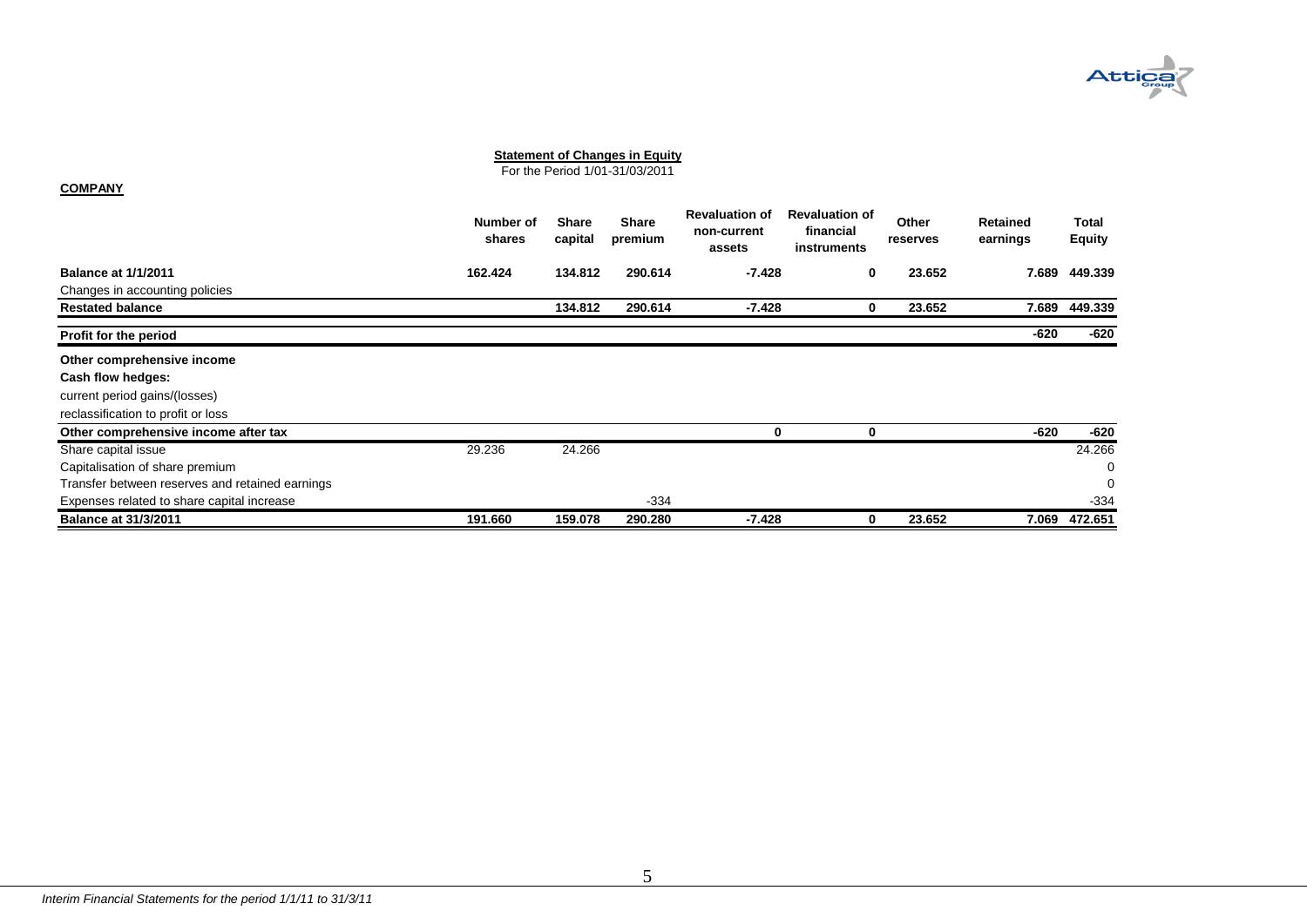

For the Period 1/01-31/03/2010

#### **GROUP**

<span id="page-6-0"></span>

|                                                        | Number of<br>shares | Share capital | <b>Share</b><br>premium | <b>Revaluation</b><br>of financial<br>instruments | Other<br>reserves | Retained<br>earnings | <b>Total Equity</b> |
|--------------------------------------------------------|---------------------|---------------|-------------------------|---------------------------------------------------|-------------------|----------------------|---------------------|
| <b>Balance at 1/1/2010</b>                             | 141.614             | 117.539       | 266.560                 | $-3.430$                                          | 87.286            | 3.094                | 471.049             |
| Changes in accounting policies                         |                     |               |                         |                                                   |                   |                      |                     |
| <b>Restated balance</b>                                |                     | 117.539       | 266.560                 | $-3.430$                                          | 87.286            | 3.094                | 471.049             |
| Profit for the period                                  |                     |               |                         |                                                   |                   | $-21.947$            | $-21.947$           |
| Other comprehensive income                             |                     |               |                         |                                                   |                   |                      |                     |
| Cash flow hedges:                                      |                     |               |                         |                                                   |                   |                      |                     |
| Gains/(losses) taken to equity                         |                     |               |                         | 6.223                                             |                   |                      | 6.223               |
| reclassification to profit or loss                     |                     |               |                         | 456                                               |                   |                      | 456                 |
| Available-for-sale financial assets:                   |                     |               |                         |                                                   |                   |                      |                     |
| Exchange differences on translating foreign operations |                     |               |                         |                                                   |                   |                      | 0                   |
| Total recognised income and expense for the period     |                     |               |                         | 6.679                                             | 0                 | $-21.947$            | $-15.268$           |
| Share capital issue                                    | 20.810              | 17.273        |                         |                                                   |                   |                      | 17.273              |
| Capitalisation of share premium                        |                     |               | 24.348                  |                                                   |                   |                      | 24.348              |
| Transfer between reserves and retained earnings        |                     |               |                         |                                                   | 2.740             | $-2.740$             | 0                   |
| Expenses related to share capital increase             |                     |               | $-294$                  |                                                   |                   |                      | $-294$              |
| <b>Balance at 31/3/2010</b>                            | 162.424             | 134.812       | 290.614                 | 3.249                                             | 90.026            | -21.593              | 497.108             |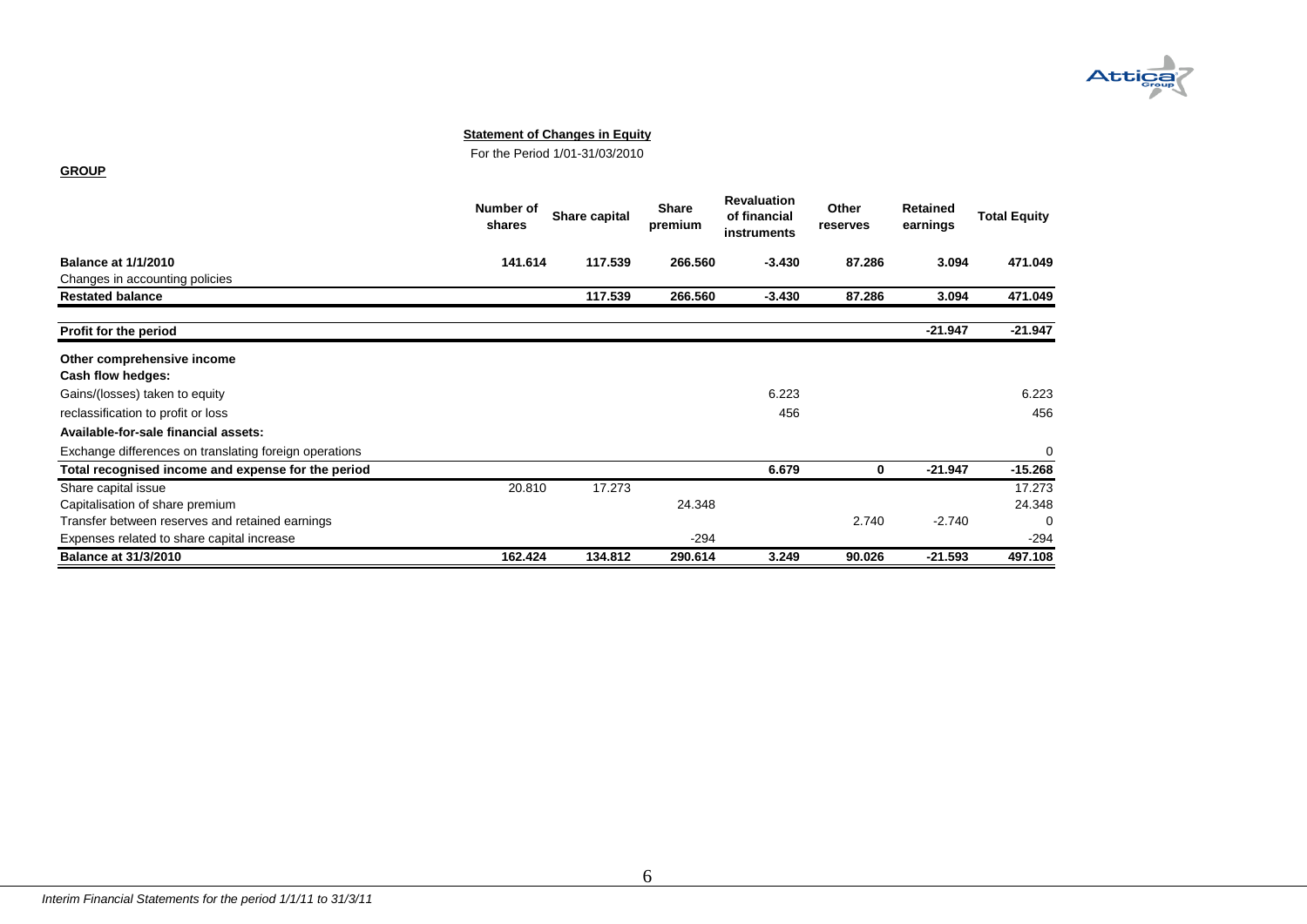

For the Period 1/01-31/03/2010

#### **COMPANY**

<span id="page-7-0"></span>

|                                                    | Number of<br>shares | <b>Share</b><br>capital | <b>Share</b><br>premium | <b>Revaluation of</b><br>non-current<br>assets | <b>Revaluation of</b><br>financial<br>instruments | <b>Other</b><br>reserves | Retained<br>earnings | Total<br><b>Equity</b> |
|----------------------------------------------------|---------------------|-------------------------|-------------------------|------------------------------------------------|---------------------------------------------------|--------------------------|----------------------|------------------------|
| <b>Balance at 1/1/2010</b>                         | 141.613             | 117.539                 | 266.560                 | 65.569                                         |                                                   | 3.221                    | 30.381               | 483.270                |
| Changes in accounting policies                     |                     |                         |                         |                                                |                                                   |                          |                      |                        |
| <b>Restated balance</b>                            |                     | 117.539                 | 266.560                 | 65.569                                         | 0                                                 | 3.221                    | 30.381               | 483.270                |
| Profit for the period                              |                     |                         |                         |                                                |                                                   |                          | $-252$               | $-252$                 |
| Other comprehensive income                         |                     |                         |                         |                                                |                                                   |                          |                      |                        |
| Cash flow hedges:                                  |                     |                         |                         |                                                |                                                   |                          |                      |                        |
| Gains/(losses) taken to equity                     |                     |                         |                         |                                                |                                                   |                          |                      | 0                      |
| Reclassification to profit or loss                 |                     |                         |                         |                                                |                                                   |                          |                      | 0                      |
| Total recognised income and expense for the period |                     |                         |                         | 0                                              | 0                                                 |                          | $-252$               | $-252$                 |
| Share capital issue                                | 20.810              | 17.273                  |                         |                                                |                                                   |                          |                      | 17.273                 |
| Capitalisation of share premium                    |                     |                         | 24.348                  |                                                |                                                   |                          |                      | 24.348                 |
| Transfer between reserves and retained earnings    |                     |                         |                         |                                                |                                                   |                          |                      | $\Omega$               |
| Expenses related to share capital increase         |                     |                         | $-294$                  |                                                |                                                   |                          |                      | $-294$                 |
| <b>Balance at 31/3/2010</b>                        | 141.613             | 134.812                 | 290.614                 | 65.569                                         | 0                                                 | 3.221                    | 30.129               | 524.345                |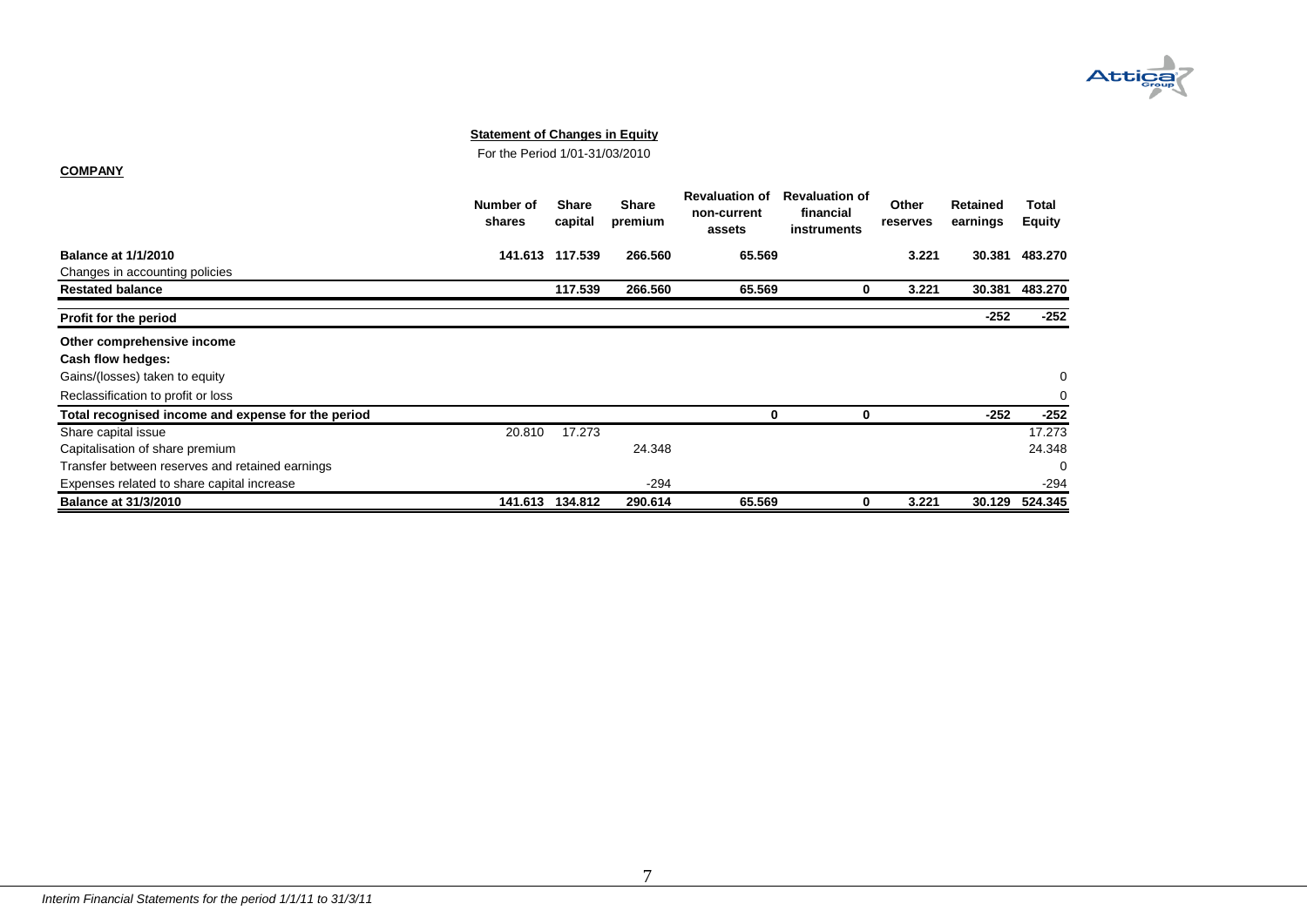

# **CASH FLOW STATEMENT**

For the period 1/1-31/3 2011 & 2010

|                                                                            | <b>GROUP</b>                |           | <b>COMPANY</b>              |                |  |
|----------------------------------------------------------------------------|-----------------------------|-----------|-----------------------------|----------------|--|
|                                                                            | 1/1-31/3/2011 1/1-31/3/2010 |           | 1/1-31/3/2011 1/1-31/3/2010 |                |  |
| <b>Cash flow from Operating Activities</b>                                 |                             |           |                             |                |  |
| Profit/(Loss) Before Taxes                                                 | $-22.764$                   | $-21.922$ | $-620$                      | $-252$         |  |
| <b>Adjustments for:</b>                                                    |                             |           |                             |                |  |
| Depreciation & amortization                                                | 6.827                       | 6.732     | 22                          | 22             |  |
| Deferred tax expense                                                       |                             |           |                             |                |  |
| Provisions                                                                 | 420                         | 124       | 19                          | $\overline{2}$ |  |
| Foreign exchange differences                                               | 28                          | -8        | 12                          |                |  |
| Net (profit)/Loss from investing activities                                | $-3.822$                    | 1.141     | 257                         | $-157$         |  |
| Interest and other financial expenses                                      | 3.473                       | 3.991     | 1                           | 4              |  |
| Plus or minus for Working Capital changes:                                 |                             |           |                             |                |  |
| Decrease/(increase) in Inventories                                         | $-479$                      | 640       |                             |                |  |
| Decrease/(increase) in Receivables                                         | $-2.359$                    | $-17.257$ | 314                         | $-344$         |  |
| (Decrease)/increase in Payables (excluding banks)                          | $-2.644$                    | 9.688     | $-761$                      | $-17.378$      |  |
| Less:                                                                      |                             |           |                             |                |  |
| Interest and other financial expenses paid                                 | $-2.198$                    | $-1.266$  | $-1$                        | $-2$           |  |
| Taxes paid                                                                 | $-1.156$                    | $-1.803$  | $-488$                      |                |  |
| Total cash inflow/(outflow) from operating activities (a)                  | $-24.674$                   | $-19.940$ | $-1.245$                    | $-18.105$      |  |
|                                                                            |                             |           |                             |                |  |
| <b>Cash flow from Investing Activities</b>                                 |                             |           |                             |                |  |
| Acquisition of subsidiaries, associated companies, joint                   |                             |           | $-28.100$                   | $-13.275$      |  |
| ventures and other investments                                             |                             |           |                             |                |  |
| Purchase of tangible and intangible assets                                 | $-400$                      | $-322$    |                             |                |  |
| Proceeds from sale of tangible and intangible assets<br>Derivtives' result | 4.650                       | 81.500    |                             |                |  |
| Interest received                                                          | 175                         | 228       | 51                          | 157            |  |
| Dividends received                                                         |                             |           |                             |                |  |
| Total cash inflow/(outflow) from investing activities (b)                  | 4.425                       | 81.406    | $-28.049$                   | $-13.118$      |  |
| <b>Cash flow from Financing Activities</b>                                 |                             |           |                             |                |  |
| Proceeds from issue of Share Capital                                       | 24.266                      | 41.621    | 24.266                      | 41.621         |  |
| Proceeds from Borrowings                                                   |                             |           |                             |                |  |
| Expenses related to share capital increase                                 | $-334$                      | $-294$    | $-334$                      | $-294$         |  |
| Proceeds from subsidiaries capital return                                  |                             |           | 4.450                       |                |  |
| Payments of Borrowings                                                     | $-8.655$                    | $-47.245$ |                             |                |  |
| Payments of finance lease liabilities                                      | $-91$                       | $-144$    |                             |                |  |
| Dividends paid                                                             |                             |           |                             |                |  |
| Equity return to shareholders                                              |                             |           |                             |                |  |
| Total cash inflow/(outflow) from financing activities (c)                  | 15.186                      | $-6.062$  | 28.382                      | 41.327         |  |
| Net increase/(decrease) in cash and cash equivalents                       |                             |           |                             |                |  |
| $(a)+(b)+(c)$                                                              | $-5.063$                    | 55.404    | $-912$                      | 10.104         |  |
| Cash and cash equivalents at beginning of period                           | 26.491                      | 16.870    | 4.066                       | 7.391          |  |
| Exchange differences in cash and cash equivalents                          | $-30$                       | 4         | $-17$                       | 0              |  |
| Cash and cash equivalents at end of period                                 | 21.398                      | 72.278    | 3.137                       | 17.495         |  |

<span id="page-8-0"></span>The Notes on pages 9 to 24 are an integral part of these Interim Financial Statements. The method used for the preparation of the above Cash Flow Statement is the Indirect Method.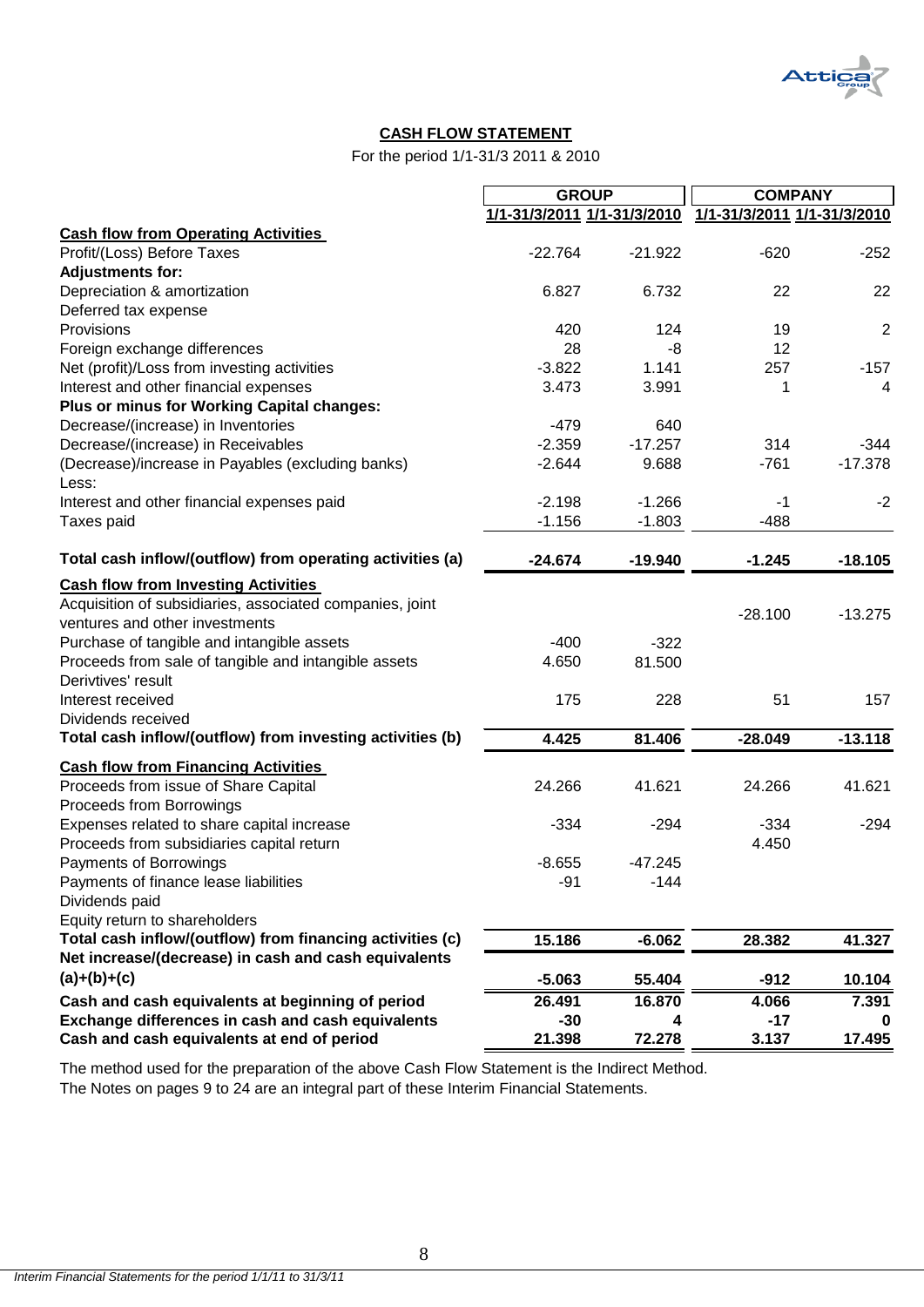

# **Notes to the Financial Statements**

# <span id="page-9-1"></span><span id="page-9-0"></span>**1. General information**

ATTICA HOLDINGS S.A. ("ATTICA GROUP") is a Holding Company and as such does not have trading activities of its own. The Company, through its subsidiaries, mainly operates in passenger shipping and in travel agency services.

The headquarters of the Company are in Athens, Greece, 123-125, Syngrou Avenue & 3, Torva Street, 11745.

The number of employees, at period end, was 6 for the parent company and 1.229 for the Group, while at 31/3/2010 was 6 and 1.223 respectively.

Attica Holdings S.A. shares are listed in the Athens Stock Exchange under the ticker symbol ATTICA.

The corresponding ticker symbol for Bloomberg is ATTICA GA and for Reuters is EPA.AT.

The total number of common registered voting shares, after the share capital increase (see § 5.9), outstanding as at 31 March 2011 was 191.660.320 while the weighted average number of shares was 184.838.512 (see § 5.3). The total market capitalization was € 116.913 thousand approximately. The total market capitalization has been calculating in accordance with the number of shares after the share capital increased due to the fact that the new Attica shares started trading in Athens Stock Exchange on 31<sup>st</sup> January 2011.

The financial statements of Attica Holdings S.A. are included, using the full consolidation method, in the consolidated financial statements of MARFIN INVESTMENT GROUP HOLDINGS S.A. which is registered in Greece and whose total participation in the company (directly & indirectly), was 89,38%.

The interim financial statements of the Company and the Group for the period ending at 31 March 2011 were approved by the Board of Directors on May 27, 2011.

*Due to rounding there may be minor differences in some amounts.*

# <span id="page-9-2"></span>**2. Basic accounting policies**

The condensed interim Financial Statements for the 3 months ended 31/03/2011 include limited information compared to that presented in the annual Financial Statements. The accounting policies based on which the Financial Statements were drafted are in accordance with those used in the preparation of the Annual Financial Statements for the financial year ended 31/12/2010, apart from the amendments to Standards and Interpretations effective as from 01/01/2011 (see Note 2.1.). Therefore, the attached interim Financial Statements should be read in line with the publicized annual Financial Statements as of 31/12/2010 that include a full analysis of the accounting policies and valuation methods used.

Changes in Accounting Principles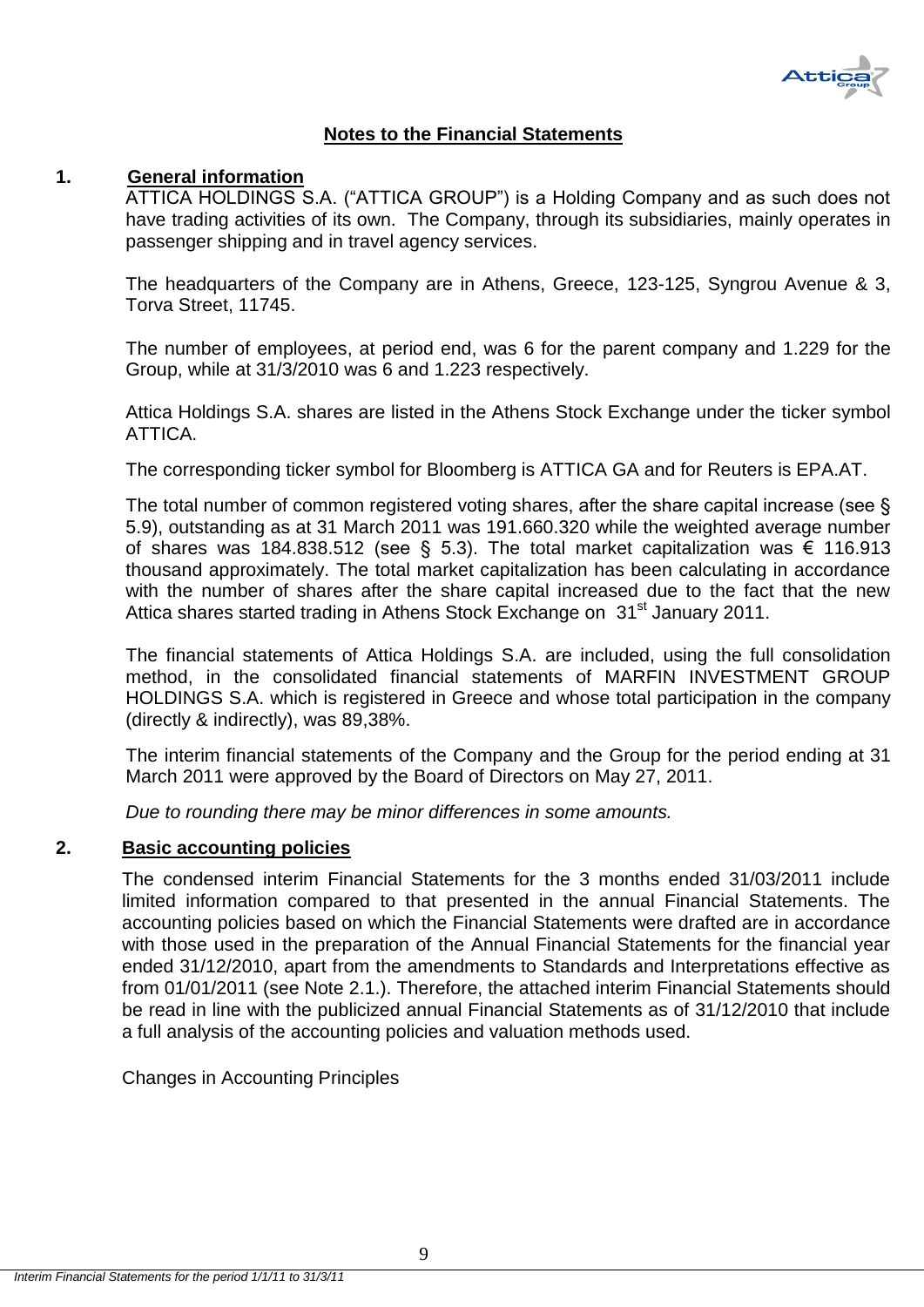

# <span id="page-10-0"></span>2.1. New Standards, Interpretations, Revisions and Amendments to existing Standards that are effective and have been adopted by the European Union

The following amendments and interpretations of the IFRS have been issued by IASB and their application is mandatory from or after 01/01/2011. The most significant Standards and Interpretations are as follows:

 **Amendment to IAS 32 "Financial Instruments: Presentation" - Classification of Rights as Equity (effective for annual periods starting on or after 01/02/2010)** 

The amendment revises the definition of financial liabilities as provided in IAS 32, with respect to classification of rights issues (rights, options or warrants) as equity. The application of the amendment does not affect the consolidated Financial Statements of the Group. The current amendment has been approved by the E.U.

# **Revised IAS 24 "Related Party Disclosures" (effective for annual periods beginning on or after 1 January 2011)**

On 04/11/2009, IASB (International Accounting Standards Board) issued the revised IAS 24 "Related Party Disclosures". The major changes in respect of the previous Standard is the introduction of the exemption to IAS 24 disclosure requirements for transactions with: (a) a government that has control, joint control or significant influence over the reporting entity; and (b) another entity that is a related party because the same government has control, joint control or significant influence over both the reporting entity and the other entity. Moreover, it clarifies and simplifies related party definition and requires disclosures not only in respect of relations, transactions and related party balances but also commitments in both separate and consolidated Financial Statements. The above revision does not affect the related party disclosures of the Group and the company. The current revision was adopted by the E.U. in July 2010.

 **Amendment to IFRS 1 "First-time Adoption of International Financial Reporting Standards" - limited exemption from Comparative IFRS 7 Disclosures for First-time Adopters (effective for annual periods beginning on or after 01/07/2010)** 

The current amendment provides limited exemptions to IFRS first time adopters from provision of comparative information pertaining to disclosures required by IFRS 7 "Financial Instruments: Disclosures". This amendment does not apply to the Group, since it is not a first time IFRS adopter. The current amendment was adopted by the EU in June 2010.

# **IFRIC 14 (Amendment) "Minimum Funding Requirements Payments" (effective for annual periods beginning on or after 01/07/2011)**

 The amendment has been issued to raise the limitations that an entity had on the recognition of an asset deriving from voluntary prepaid contributions for minimum funding requirements. The amendment was approved by the European Union in July 2010 . The amendment is not applicable to the Group.

# **IFRIC 19 "Extinguishing Financial Liabilities with Equity Instruments" (effective for annual periods beginning on or after 01/07/2010)**

IFRIC 19 clarifies the requirements of International Financial Reporting Standards (IFRSs) when an entity renegotiates the terms of a financial liability with its creditor and the creditor agrees to accept the entity's shares or other equity instruments to settle the financial liability fully or partially. The Interpretation does not apply to the Group. The current amendment was adopted by the EU in July 2010.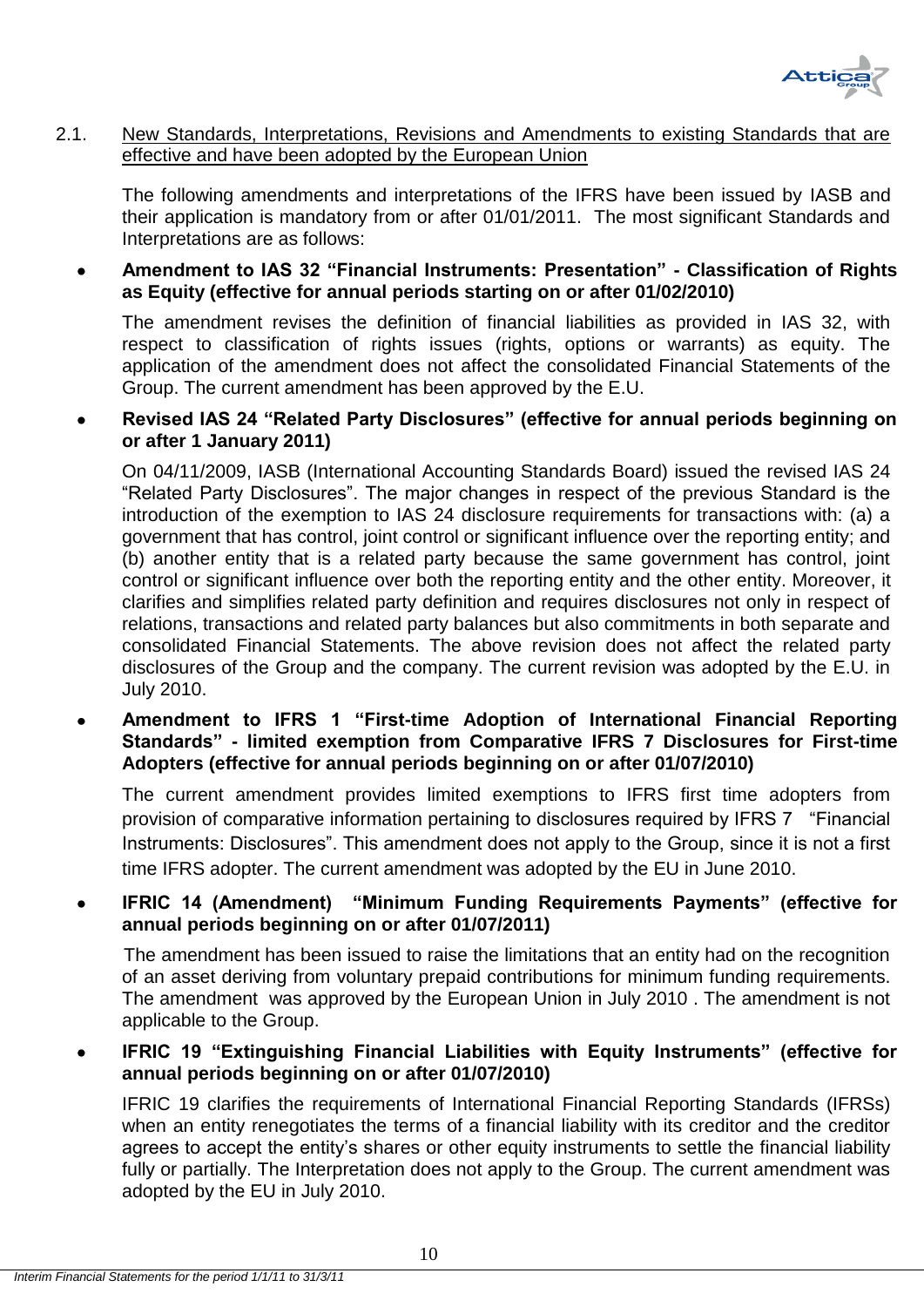

# **Annual Improvements 2010 (issued in May 2010 – applied to annual accounting periods starting on or after 01/01/2011)**

In May 2010, the IASB proceeded to the issues of Annual Improvements to IFRS for the year 2010 – a series of adjustments to 7 Standards, as a part of the annual improvement program. The above amendments are not particularly significant and do not have material effect on the Group Financial Statements.

# <span id="page-11-0"></span>2.2. New Standards, Interpretations and amendments to existing Standards which have not taken effect yet

The following new Standards, Revised Standards as well as the following Interpretations to the existing Standards have been publicized but have not taken effect yet. In particular:

# **Amendment to IFRS 1 «First-time Adoption of International Financial Reporting Standards» - Removal of Fixed Dates for First-time Adopters (effective for annual periods beginning on or after 01/07/2011)**

The Amendment removes the use of fixed transition date (01 January 2004) and replaces it with the actual date of transition to IFRS. At the same time, it removes the requirements for derecognition of transactions that had taken place before the scheduled transition date. The amendment is effective for annual periods beginning on or after 01/07/2011, and the earlier application is permitted. The implementation of the amendment will have no effect on the Group's consolidated Financial Statements.

# **Amendment to IAS 12 «Deferred tax» - «Recovery of Underlying Assets» (effective for annual periods beginning on or after 01/01/2012)**

The amendment introduces a practical guidance on the recovery of the carrying amount of assets held at fair value or adjusted in accordance with the requirements of IAS 40 and incorporates SIC Interpretation 21 Income Taxes—Recovery of Revalued Non-Depreciable Assets in IAS 12 to facilitate the use of revaluation method of IAS 16. The objective of the amendment is to include a) a defeasible assumption that the basis for calculating deferred tax on investment property measured at fair value under IAS 40 will be determined by the recovery of the carrying amount through its disposal and b) a requirement that the basis for calculating deferred tax on non-depreciable assets measured based on the revaluation model in IAS 16 should always be the recovery of the carrying amount thorough their disposal. This amendment has not been approved by the European Union. The Group does not expect that this amendment will affect its Financial Statements.

# **Amendment to IFRS 1 «First-time Adoption of International Financial Reporting Standards» - Severe Hyperinflation and Removal of Fixed Dates for First-time Adopters (effective for annual periods beginning on or after 01/07/2011)**

The relevant amendments to IFRS 1 «First-time Adoption of International Financial Reporting Standards» were issued in December 2010. The amendments replace references to fixed dates for first time adopters of IFRS by defining «IFRS transition date». The amendment proposes guidance on how an entity should resume presenting financial statements in accordance with International Financial Reporting Standards (IFRSs) after a period when the entity was unable to comply with IFRSs because its functional currency was subject to severe hyperinflation.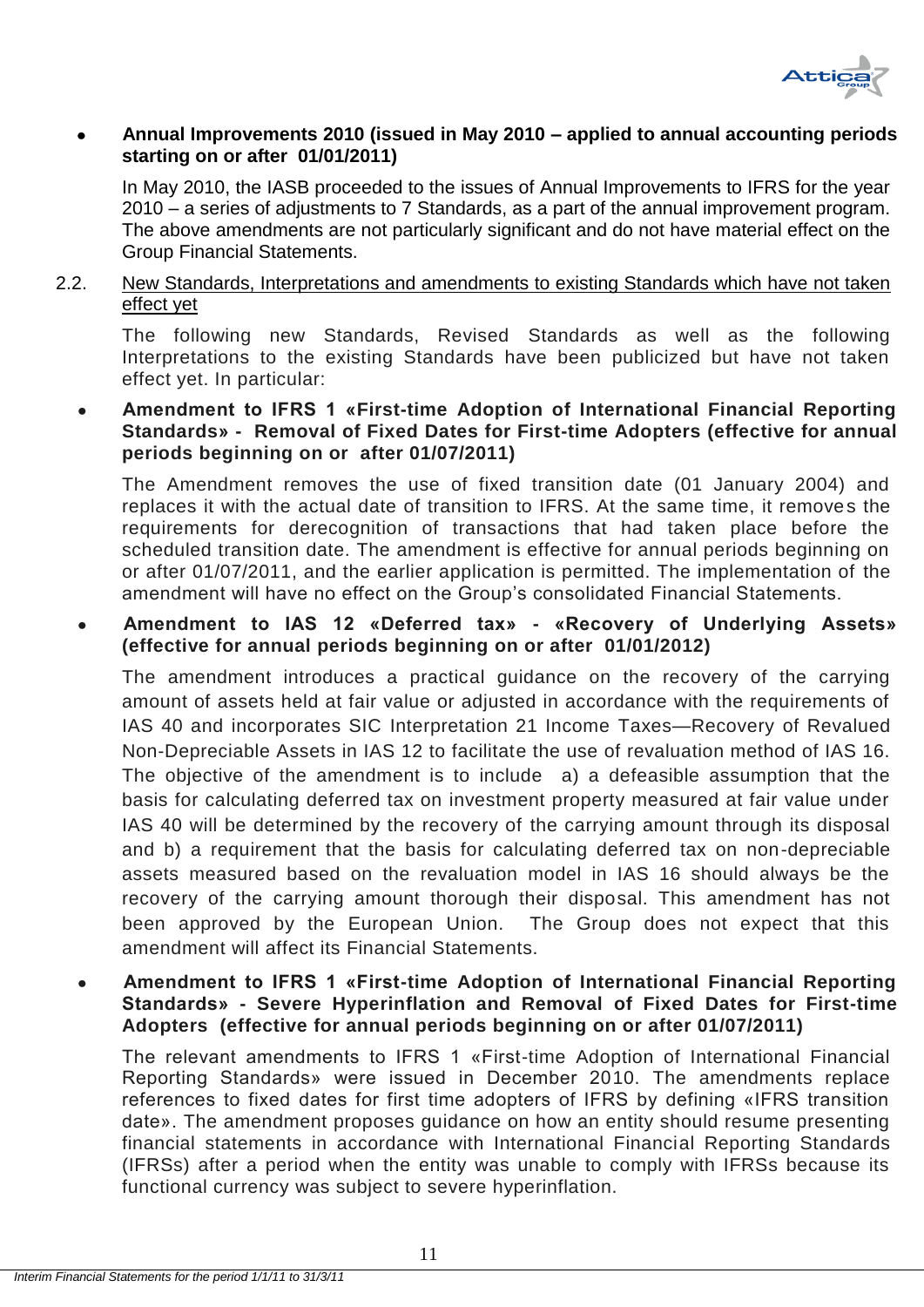

The amendments are effective from 01/07/2011. Earlier application is permitted. The implementation of the amendment will not affect the Group consolidated Financial Statements. This amendment has not been approved by the European Union.

# **Amendments to IFRS 7 «Financial Instruments: Disclosures» - Transfer of Financial Assets» (effective for annual periods beginning on or after 01/07/2011)**

The amendment will allow users of financial statements to improve their understanding of transfer transactions of financial assets (for example, securitizations), including understanding the possible effects of any risks that may remain with the entity that transferred the assets. The amendment also requires additional disclosures if a disproportionate amount of transfer transactions are undertaken around the end of a reporting period. This amendment has not been approved by the European Union. The Group does not expect that this amendment will affect its Financial Statements.

# **IFRS 9 "Financial Instruments" (effective for annual periods beginning on or after 1 January 2013)**

On 12/11/2009 IASB issued the new Standard, the revised IFRS 9 "Financial Instruments: Recognition and Measurement" which is the first step in IASB project to replace IAS 39. The IASB intends to expand IFRS 9 during 2010 to add new requirements for classifying and measuring financial liabilities, derecognition of financial instruments, impairment, and hedge accounting.

IFRS 9 defines that all financial assets are initially measured at fair value plus, in the case of a financial asset not at fair value through profit or loss, transaction costs. Subsequent measurement of financial assets is made either at amortised cost or at fair value, depending on how an entity manages its financial instruments (its business model) and the contractual cash flow characteristics of the financial assets. IFRS 9 generally prohibits reclassification between categories, however, when an entity changes its business model in a way that is significant to its operations, a reassessment is required of whether the initial determination remains appropriate. The standard requires all investments in equity instruments to be measured at fair value. However, if an equity investment is not held for trading, an entity can make an irrevocable election at initial recognition to measure it at fair value through other comprehensive income with only dividend income recognised in profit or loss. Fair value profit and loss is not subsequently carried forward to income statement while dividend income shall still be recognized in the income statement. IFRS 9 abolishes 'cost exception' for unquoted equities and derivatives in unquoted shares, while providing guidance on when cost represents fair value estimation. The Group Management is going to adopt the requirements of IFRS 9 earlier following the relevant approval of the Standard by the European Union. The current Standard has not been adopted by the EU yet.

**IFRS 10 «Consolidated Financial Statements», IFRS 11 «Joint Arrangements» and IFRS 12 «Disclosure of Interests in Other Entities» (effective for annual periods starting on or after 01/01/2013)** 

In May 2011, IASB issued three new Standards, namely IFRS 10, IFRS 11 and IFRS 12. IFRS 10 «Consolidated Financial Statements» sets out a new consolidation method, defining control as the basis under consolidation of all types of entities.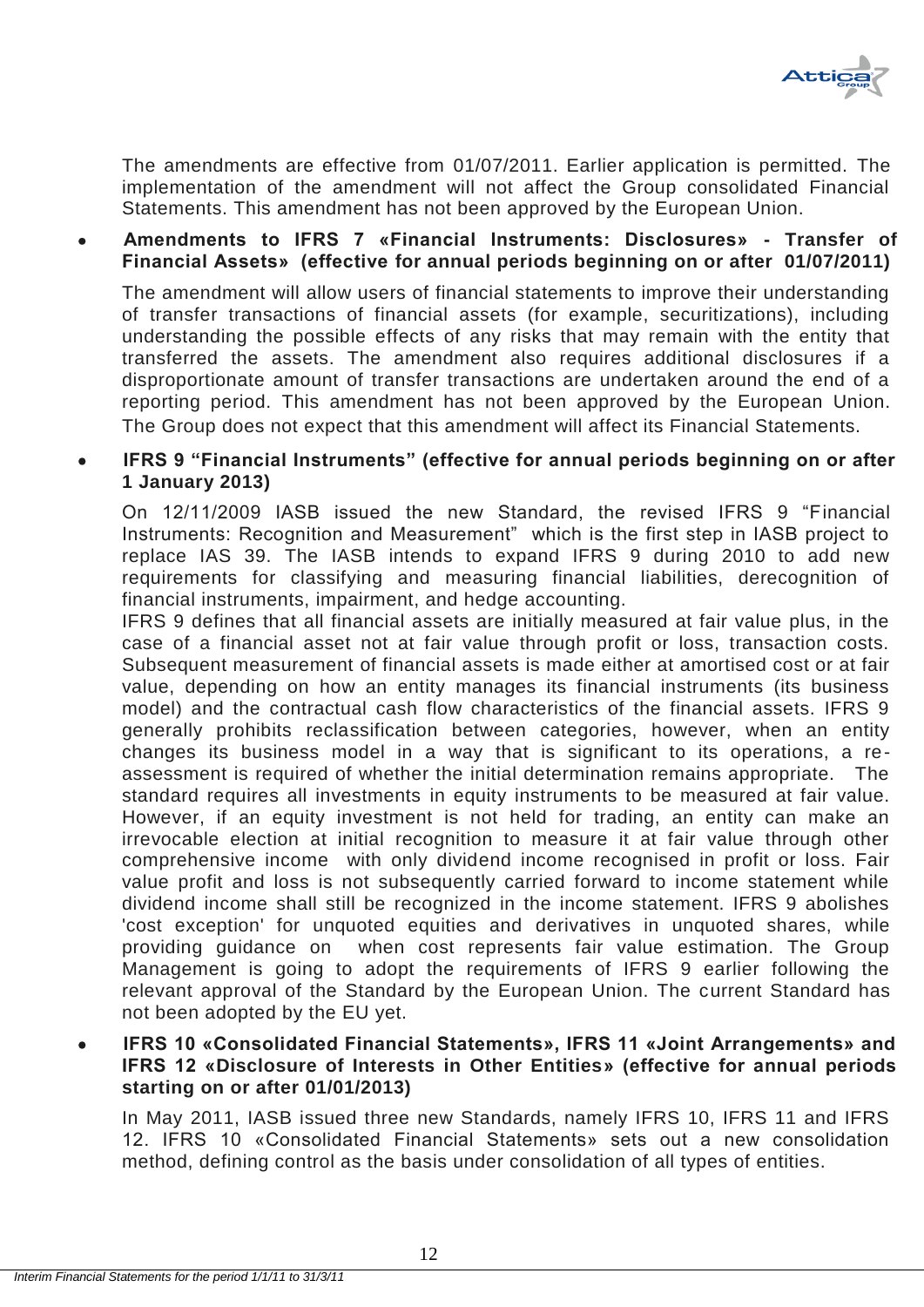

IFRS 10 supersedes IAS 27 «Consolidated and Separate Financial Statements» and SIC 12 «Consolidation — Special Purpose Entities». IFRS 11 «Joint Arrangements» sets out the principles regarding financial reporting of joint arrangements participants. IFRS 11 supersedes IAS 31 «Interests in Joint Ventures» and SIC 13 «Jointly Controlled Entities – Non-Monetary Contributions by Venturers». IFRS 12 «Disclosure of Interests in Other Entities» unites, improves and supersedes disclosure requirements for all forms of interests in subsidiaries, associates and non-consolidated entities. As a result of these new standards, IASB has also issued the revised IAS 27 entitled IAS 27 "Separate Financial Statements" and revised IAS 28 entitled IAS 28 "Investments in Associates and Joint Ventures." The new standards are effective for annual periods beginning on or after 01/01/2013, while earlier application is permitted. The Group will examine the effect of the aforementioned Standards on its consolidated Financial Statements. The standards have not been adopted by the European Union.

# **IFRS 13 «Fair Value Measurement» (effective for annual periods starting on or after 01/01/2013)**

In May 2011, IASB issued IFRS 13 «Fair Value Measurement». IFRS 13 defines fair value, sets out in a single IFRS a framework for measuring fair value and requires disclosures about fair value measurements. The measurement and disclosure requirements of IFRS 13 apply when another IFRS requires or permits the item to be measured at fair value. IFRS 13 does not determine when an asset, a liability or an entity's own equity instrument is measured at fair value. Neither does it change the requirements of other IFRSs regarding the items measured at fair value and makes no reference to the way the changes in fair value are presented in the Financial Statements. The Group will examine the effect of the aforementioned Standard on its consolidated Financial Statements. The new Standard is effective for annual periods starting on or after 01/01/2013, while earlier application is permitted. The above Standard has not been adopted by the European Union.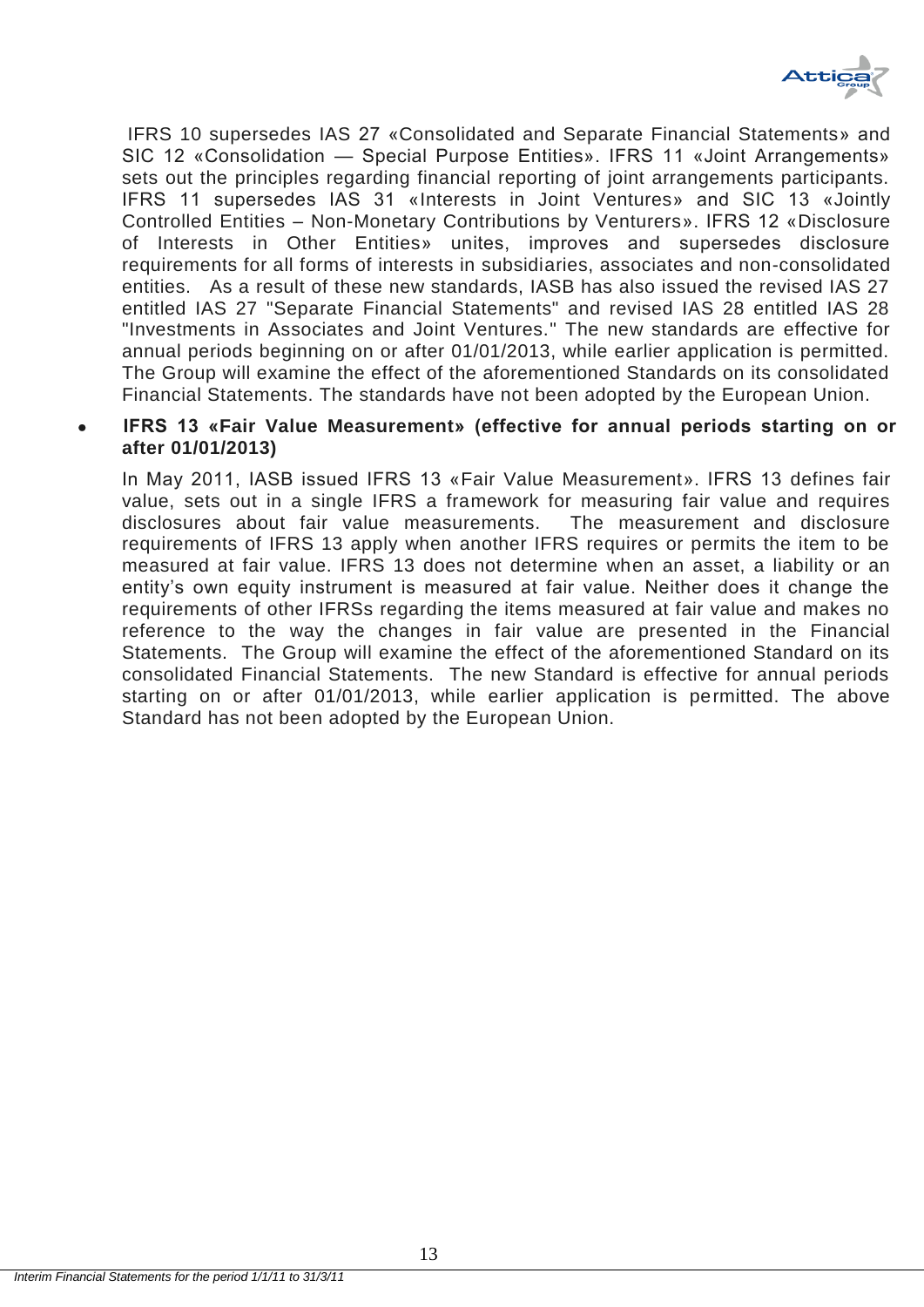

# <span id="page-14-0"></span>**3. Consolidation**

The following directly subsidiaries are being consolidated using the full consolidation method.

|                                                             | 31/03/2011         |                              |                                              |            |         |                                  |                                |                                         |
|-------------------------------------------------------------|--------------------|------------------------------|----------------------------------------------|------------|---------|----------------------------------|--------------------------------|-----------------------------------------|
| <b>Subsidiary</b>                                           | Carrying<br>amount | % of direct<br>participation | % of indirect<br>participation participation | % of total | Country | <b>Nature of</b><br>Relationship | <b>Consolidation</b><br>Method | <b>Unaudited</b><br><b>Fiscal Years</b> |
| SUPERFAST EPTA MC.                                          | 49                 | 100%                         | 0%                                           | 100%       | Greece  | <b>Direct</b>                    | Full                           | 2007-2011                               |
| SUPERFAST OKTO MC.                                          | 32                 | 100%                         | 0%                                           | 100%       | Greece  | <b>Direct</b>                    | Full                           | 2007-2011                               |
| SUPERFAST ENNEA MC.                                         | 1.005              | 100%                         | 0%                                           | 100%       | Greece  | <b>Direct</b>                    | Full                           | 2007-2011                               |
| SUPERFAST DEKA MC.                                          | 54                 | 100%                         | 0%                                           | 100%       | Greece  | <b>Direct</b>                    | Full                           | 2007-2011                               |
| NORDIA MC.                                                  | 23                 | 100%                         | 0%                                           | 100%       | Greece  | <b>Direct</b>                    | Full                           | 2007-2011                               |
| MARIN MC.                                                   | 2.306              | 100%                         | 0%                                           | 100%       | Greece  | <b>Direct</b>                    | Full                           | 2007-2011                               |
| <b>ATTICA CHALLENGE LTD</b>                                 | 327                | 100%                         | 0%                                           | 100%       | Malta   | <b>Direct</b>                    | Full                           |                                         |
| <b>ATTICA SHIELD LTD</b>                                    | 1.898              | 100%                         | 0%                                           | 100%       | Malta   | <b>Direct</b>                    | Full                           |                                         |
| ATTICA PREMIUM S.A.                                         | 1.350              | 100%                         | 0%                                           | 100%       | Greece  | <b>Direct</b>                    | Full                           | 2006-2011                               |
| SUPERFAST DODEKA (HELLAS) INC. & CO<br><b>JOINT VENTURE</b> |                    | 0%                           | 0%                                           | 0%         | Greece  | Under common<br>management       | Full                           | 2007 - 2011                             |
| SUPERFAST FERRIES S.A.                                      | 2                  | 100%                         | 0%                                           | 100%       | Liberia | <b>Direct</b>                    | Full                           | 2007-2011                               |
| SUPERFAST PENTE INC.                                        | 1.300              | 100%                         | 0%                                           | 100%       | Liberia | <b>Direct</b>                    | Full                           | 2007-2011                               |
| SUPERFAST EXI INC.                                          | 59.423             | 100%                         | 0%                                           | 100%       | Liberia | <b>Direct</b>                    | Full                           | 2007-2011                               |
| SUPERFAST ENDEKA INC.                                       | 54.008             | 100%                         | 0%                                           | 100%       | Liberia | <b>Direct</b>                    | Full                           | 2007-2011                               |
| SUPERFAST DODEKA INC.                                       | 0                  | 100%                         | 0%                                           | 100%       | Liberia | <b>Direct</b>                    | Full                           | 2007-2011                               |
| BLUE STAR FERRIES MARITIME S.A.                             | 195.764            | 100%                         | 0%                                           | 100%       | Greece  | <b>Direct</b>                    | Full                           | 2008-2011                               |
| BLUE STAR FERRIES JOINT VENTURE                             |                    | 0%                           | 0%                                           | 0%         | Greece  | Under common<br>management       | Full                           | 2008-2011                               |
| <b>BLUE STAR FERRIES S.A.</b>                               | 3.664              | 100%                         | 0%                                           | 100%       | Liberia | <b>Direct</b>                    | Full                           | 2009-2011                               |
| <b>WATERFRONT NAVIGATION COMPANY</b>                        | $\mathbf{1}$       | 100%                         | 0%                                           | 100%       | Liberia | <b>Direct</b>                    | Full                           |                                         |
| THELMO MARINE S.A.                                          | 77                 | 100%                         | 0%                                           | 100%       | Liberia | <b>Direct</b>                    | Full                           |                                         |
| <b>BLUE ISLAND SHIPPING INC.</b>                            | 29                 | 100%                         | 0%                                           | 100%       | Panama  | <b>Direct</b>                    | Full                           |                                         |
| STRINTZIS LINES SHIPPING LTD.                               | 22                 | 100%                         | 0%                                           | 100%       | Cyprus  | <b>Direct</b>                    | Full                           |                                         |
| SUPERFAST ONE INC.                                          | 17.234             | 100%                         | 0%                                           | 100%       | Liberia | <b>Direct</b>                    | Full                           | 2008-2011                               |
| SUPERFAST TWO INC.                                          | 22.765             | 100%                         | 0%                                           | 100%       | Liberia | <b>Direct</b>                    | Full                           | 2009-2011                               |
| ATTICA FERRIES M.C.                                         | 46.794             | 100%                         | 0%                                           | 100%       | Greece  | <b>Direct</b>                    | Full                           | 2009-2011                               |
| ATTICA FERRIES M.C. & CO JOINT<br><b>VENTURE</b>            |                    | 0%                           | 0%                                           | 0%         | Greece  | Under common<br>management       | Full                           | 2009-2011                               |
| BLUE STAR M.C.                                              | 28.669             | 100%                         | 0%                                           | 100%       | Greece  | <b>Direct</b>                    | Full                           | 2009-2011                               |
| <b>BLUE STAR FERRIES M.C.</b>                               | 28.843             | 100%                         | 0%                                           | 100%       | Greece  | <b>Direct</b>                    | Full                           | 2009-2011                               |

For the subsidiaries registered outside the European Union, which do not have an establishment in Greece, obligation for taxation audit.

For all the companies of the Group, there are no changes of the method of consolidation.

There are not companies which have been consolidated in the present period while they have not been consolidated either in the previous period or in the same period of the fiscal year 2010.

There are not companies which have not been consolidated in the present period while they have been consolidated either in the previous period or in the same period of the fiscal year 2010.

There are no companies of the Group which have not been consolidated in the consolidated financial statements.

# <span id="page-14-1"></span>**4. Related party disclosures**

<span id="page-14-2"></span>4.1. Intercompany transactions between ATTICA HOLDINGS S.A. and other companies of Attica **Group** 

The company has an amount of  $\epsilon$  5.479 thousand as receivable dividend arising from its 100% subsidiary company Blue Star Ferries Maritime S.A. The above amount is written-off in the consolidated accounts of ATTICA GROUP.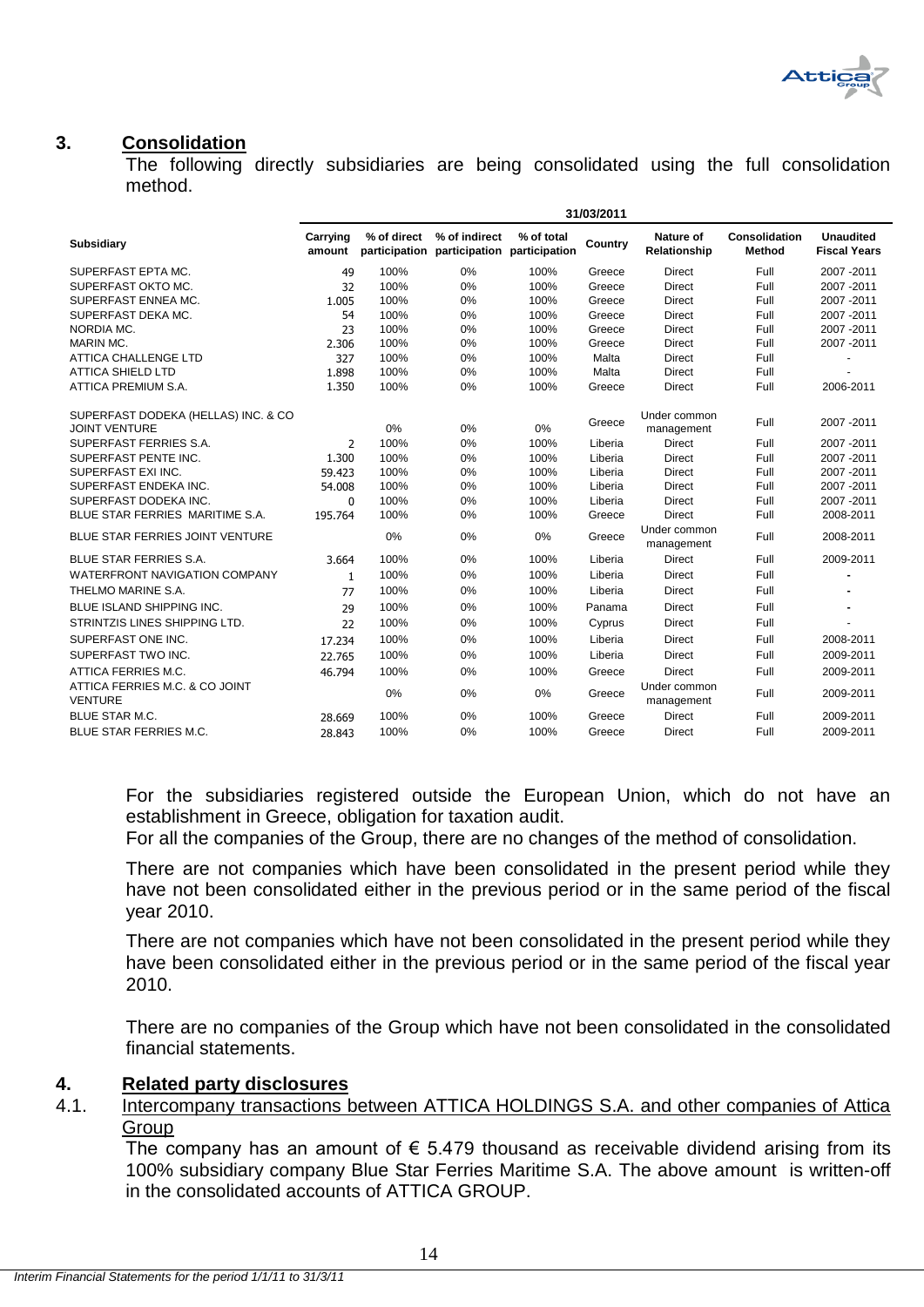

The parent company participated in the share capital increase of its 100% subsidiaries Superfast Two INC, Superfast Pente INC, Superfas Exi INC and Superfast Endeka INC with the amount of Euro 4.000 thousand, Euro 1.300 thousand, Euro 17.300 thousand and Euro 5.500 thousand respectively.

Furthermore, the 100% subsidiary Attica Challenge LTD has decided to return part of its share capital to the parent company ATTICA HOLDINGS S.A. due to its share capital decrease. The capital return amounts € 4.450 thousand.

The intercompany balances as at 31/3/2011 between the Group's companies arising from its corporate structure ( see § 4.1. of the financial statements at 31/12/2010) are the following:

- a) Between the ship owning companies of the Group stood at  $\epsilon$  29.983 thousand.
- b) Sales and balances of Attica Premium S.A. arising from its transactions with the Group's maritime entities stood at  $\epsilon$  18 thousand and  $\epsilon$  1.262 thousand respectively.
- c) Between Attica Ferries MC & Co Joint Venture and the ship owning companies of the Group stood at € 42.145 thousand.

The transactions between Attica Premium S.A. and the other companies of Attica Group have been priced with market terms.

The above amounts are written-off in the consolidated accounts of ATTICA GROUP.

## <span id="page-15-0"></span>4.1.1. Intercompany transactions between ATTICA HOLDINGS S.A. and the companies of MARFIN INVESTMENT Group

| <b>COMPANIES</b>                  | Sales | Purchases | Receivables Payables<br>from | to  |
|-----------------------------------|-------|-----------|------------------------------|-----|
| GEFSIPLOIA S.A.                   | 1.140 | 215       | 572                          | 263 |
| VIVARTIA S.A.                     |       |           |                              |     |
| S. NENDOS S.A.                    |       | 6         |                              |     |
| HELLENIC CATERING S.A.            | 2     |           |                              | 53  |
| HELLENIC FOOD SERVICE PATRON S.A. |       | 99        |                              | 99  |
| Y-LOGIMED                         |       | 73        |                              | 23  |
| MIG REAL ESTATE S.A.              |       | 27        | 18                           |     |
| SINGULAR LOGIC S.A.               |       |           |                              | 26  |
| SINGULAR LOGIC INTERGRATOR S.A.   |       | 18        |                              | 30  |
|                                   | 1.143 | 438       | 590                          | 501 |

# <span id="page-15-1"></span>4.1.2. Intercompany transactions between ATTICA HOLDINGS S.A. and MARFIN POPULAR BANK

|                           | Group      | Company    |
|---------------------------|------------|------------|
|                           | 31/03/2011 | 31/03/2011 |
| Cash and cash equivalents | 17.191     | 2.996      |
| <b>Borrowings</b>         | 4.782      |            |
| Financial income          | 128        | 50         |
| Financial expenses        | 110        | 5          |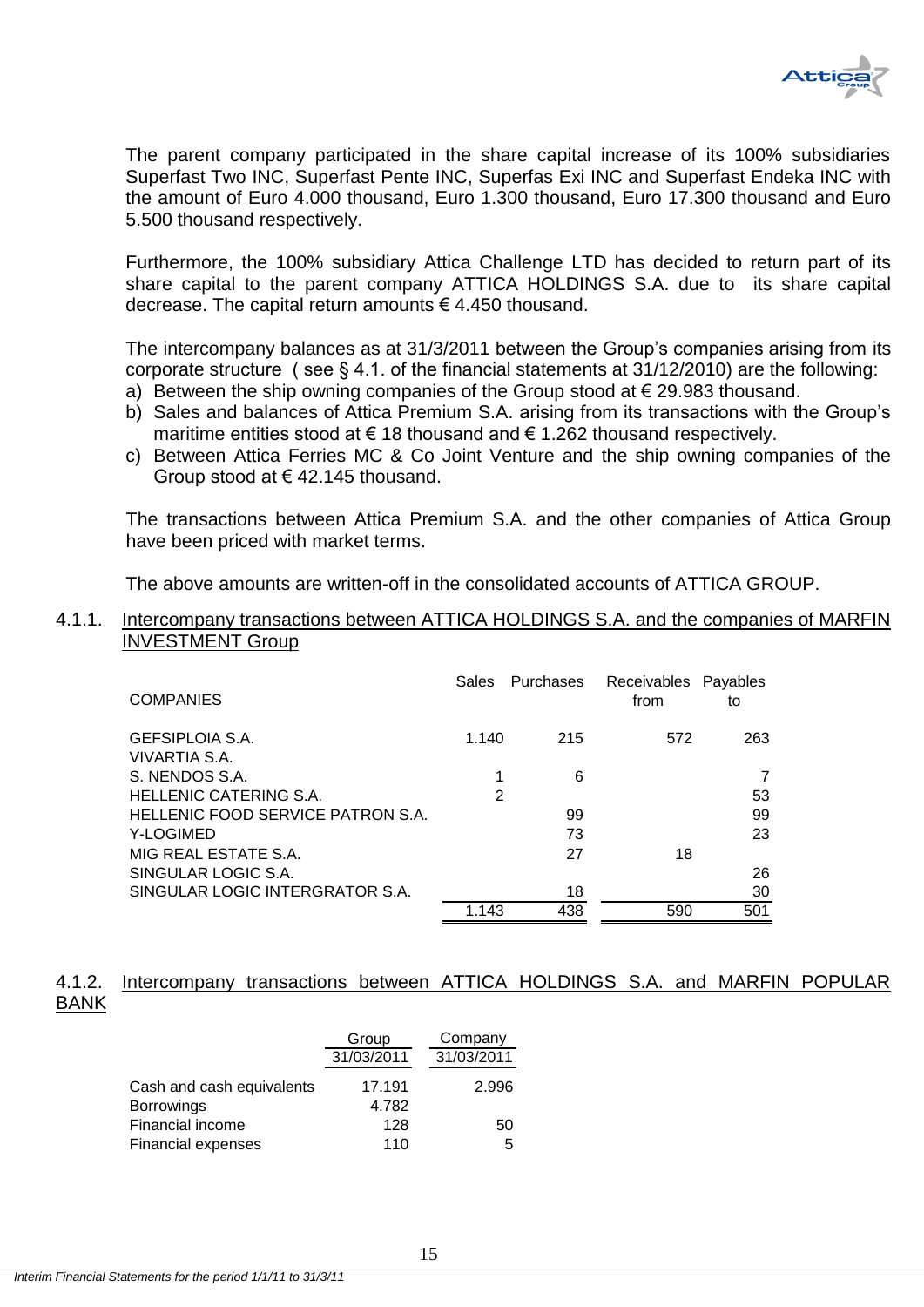

# <span id="page-16-0"></span>4.2. Guarantees

The parent company has guaranteed to lending banks the repayment of loans of the Group's vessels amounting € 321.317 thousand.

# <span id="page-16-1"></span>4.3. Board of Directors and Executive Directors' Fees

### **Key management compensation**

|                                     | Amounts in $\epsilon$ |            |  |  |
|-------------------------------------|-----------------------|------------|--|--|
|                                     | 31/03/2011            | 31/03/2010 |  |  |
| Salaries & other employees benefits | 809                   | 880        |  |  |
| Social security costs               | 57                    | 69         |  |  |
| <b>B.O.D. Remuneration</b>          |                       |            |  |  |
| <b>Termination benefits</b>         |                       |            |  |  |
| Other long-term benefits            |                       |            |  |  |
| Share-based payments                |                       |            |  |  |
| Total                               | 866                   | 949        |  |  |
| Number of key management personnel  | 14                    | 14         |  |  |

Key management personnel are those persons having authority and responsibility for planning, directing and controlling the activities of the entity, directly or indirectly, including any director (whether executive or otherwise) of that entity.

# <span id="page-16-2"></span>**5. General information for the Financial Statements (period 1-1 to 31-03-2011)**

The figures of the period  $1/1 - 31/3/2011$  are not fully comparable with the corresponding figures of continuing operations of the previous year because:

- a) the vessel Superferry II operated in Kyklades routes during the whole course of the fiscal year 2010, while in the present period was deployed until its sale on 1/3/2011.
- b) the vessel Superfast V operated in Adriatic Sea until its sale on 16/2/2010.

# <span id="page-16-3"></span>5.1. Revenue Analysis and Geographical Segments Report

The Group has decided to provide information based on the geographical segmentation of its operations.

The Group operates in the Greek Domestic Routes and in Adriatic Sea The Group's vessels provide transportation services to passengers, private vehicles and freight.

# **Seasonality**

The Company's sales are highly seasonal. The highest traffic for passengers and vehicles is observed during the months July, August and September while the lowest traffic for passengers and vehicles is observed between November and February. On the other hand, freight sales are not affected significantly by seasonality.

The Company, as a holding company, does not have any sales activity and for this reason there is no revenue analysis by geographical segment.

The consolidated results and other information per segment for the period 1/01 – 31/03 2011 are as follows: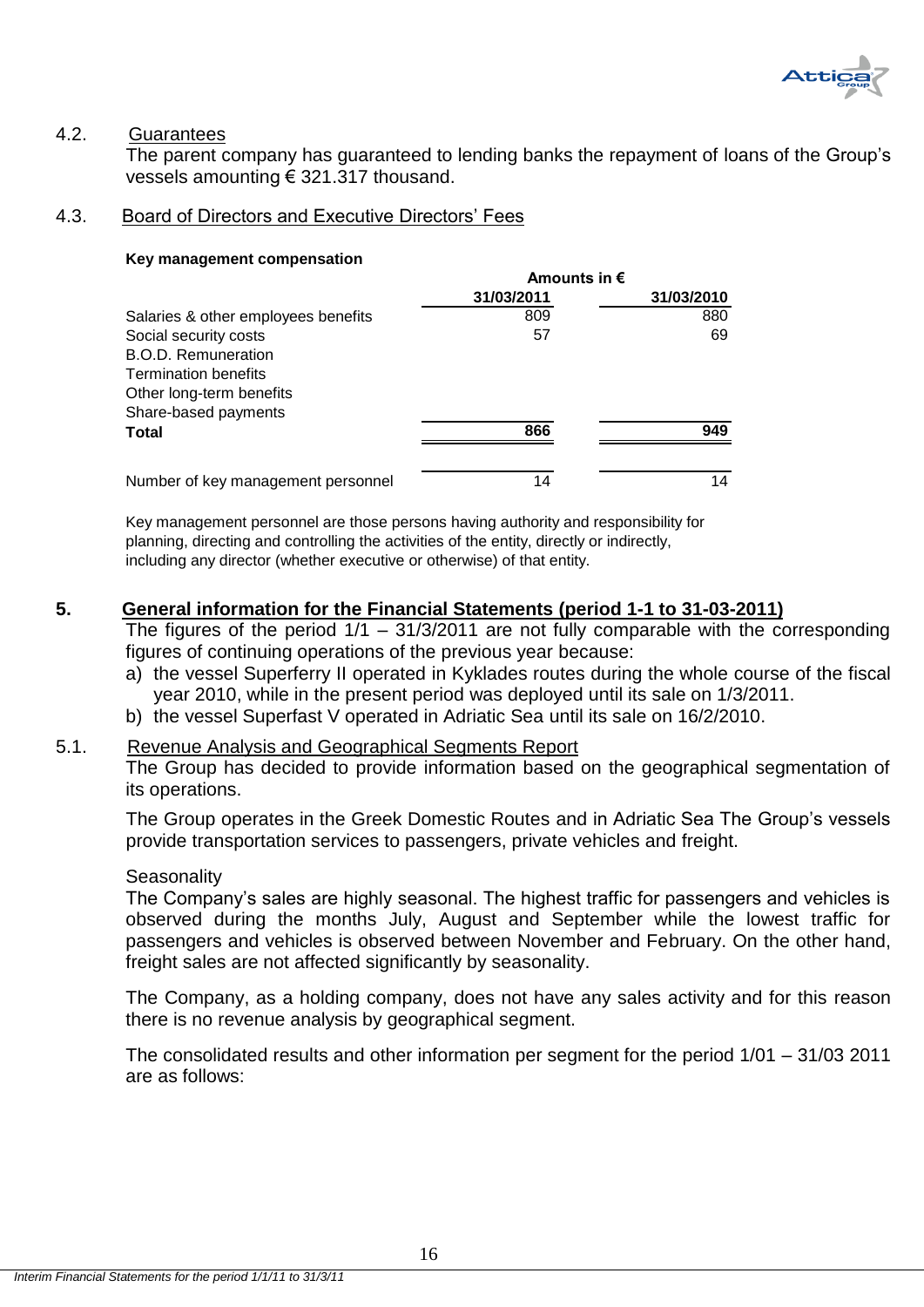

|                                                         | <b>GROUP</b>       |                |          |           |
|---------------------------------------------------------|--------------------|----------------|----------|-----------|
|                                                         |                    | 1/1-31/03/2011 |          |           |
| Geographical Segment                                    | Domestic<br>Routes | Adriatic Seal  | Other *  | Total     |
| Income elements                                         |                    |                |          |           |
| Fares                                                   | 21.601             | 18.935         |          | 40.536    |
| On-board Sales                                          | 1.713              | 1.946          |          | 3.659     |
| Travel Agency Services (Intersector Sales)              |                    |                | 19       | 19        |
| Intersector Sales Write-offs                            |                    |                | $-18$    | $-18$     |
| <b>Total Revenue</b>                                    | 23.314             | 20.881         |          | 44.196    |
| <b>Operating Expenses</b>                               | $-30.293$          | $-26.993$      | $-34$    | $-57.320$ |
| Management & Distribution Expenses                      | $-5.921$           | $-4.197$       | -745     | $-10.863$ |
| Other revenue / expenses                                | 37                 | 888            | 37       | 962       |
| Earnings before taxes, investing and financial results  | $-12.863$          | $-9.421$       | $-740$   | $-23.024$ |
| <b>Financial results</b>                                | 2.250              | $-1.717$       | $-273$   | 260       |
| Earnings before taxes, investing and financial results, |                    |                |          |           |
| depreciation and amortization                           | $-9.054$           | $-6.424$       | $-718$   | $-16.196$ |
| Profit/Loss before Taxes                                | $-10.613$          | $-11.138$      | $-1.014$ | $-22.765$ |
| Income taxes                                            | -8                 | $-13$          |          | $-21$     |
| Profit/Loss after Taxes                                 | $-10.621$          | $-11.150$      | $-1.014$ | $-22.785$ |
| Customer geographic distribution                        |                    |                |          |           |
| Greece                                                  | 38.932             |                |          |           |
| Europe                                                  | 5.039              |                |          |           |
| Third countries                                         | 225                |                |          |           |
| <b>Total Fares &amp; Travel Agency Services</b>         | 44.196             |                |          |           |

|                                                                       | 1/1-31/03/2011     |               |         |          |
|-----------------------------------------------------------------------|--------------------|---------------|---------|----------|
| Geographical Segment                                                  | Domestic<br>Routes | Adriatic Seal | Other * | Total    |
| <b>Assets and liabilities figures</b><br>Vessels' Book Value at 01/01 | 370.905            | 311.957       |         | 682.862  |
| Improvements / Additions                                              |                    |               |         |          |
| Vessels' redeployment<br>Vessels' Disposals                           |                    |               |         |          |
| Depreciation for the Period                                           | $-4.068$           | $-2.545$      |         | $-6.613$ |
| Net Book Value of vessels at 31/03                                    | 366.837            | 309.412       |         | 676.249  |
| Other tangible Assets                                                 |                    |               | 55.650  | 55.650   |
| <b>Total Net Fixed Assets</b>                                         | 366,837            | 309.412       | 55.650  | 731.899  |
| Secured loans                                                         | 168.518            | 155.755       | 5.245   | 329.518  |

\* The column "Other" includes the parent company, the 100% subsidiary ATTICA PREMIUM S.A. and the subsidiaries shipowning companies of the under construction vessels.

The revenue of the Group is derived from the agents based abroad.

# Agreements sheet of Assets and Liabilities at 31/03/2011

| <b>Net Book Value of Assets</b>      | €733.899  |
|--------------------------------------|-----------|
| <b>Unallocated Assets</b>            | € 116.708 |
| <b>Total Assets</b>                  | € 848,607 |
| Long-term and Short-term liabilities | € 329.518 |
| <b>Unallocated Liabilities</b>       | € 51.453  |
| <b>Total Liabilities</b>             | € 380.971 |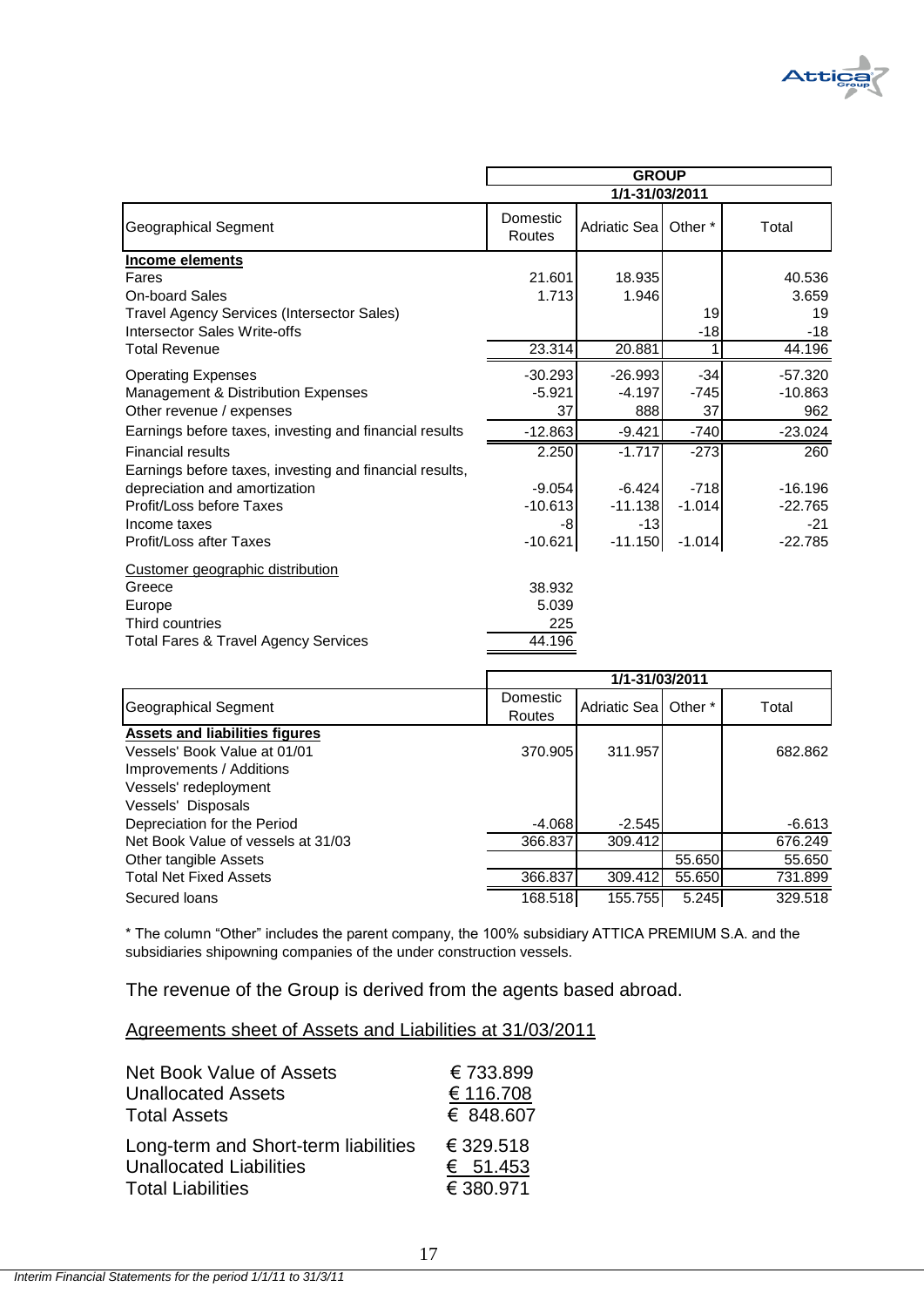

The vessels owned by the Group have been mortgaged as security of long term borrowings for an amount of Euro 777.780 thousand.

Revenue from Fares in Domestic routes includes the grants received for public services performed under contracts with the Ministry of Mercantile Marine, Aegean and Island Policy amounting  $\epsilon$  2.151 thousand for the period 1/01 – 31/03/2011 and  $\epsilon$  2.377 thousand for the period 1/01 – 31/03/2010.

The consolidated results and other information per segment for the period 1/01 – 31/03 2010 are as follows: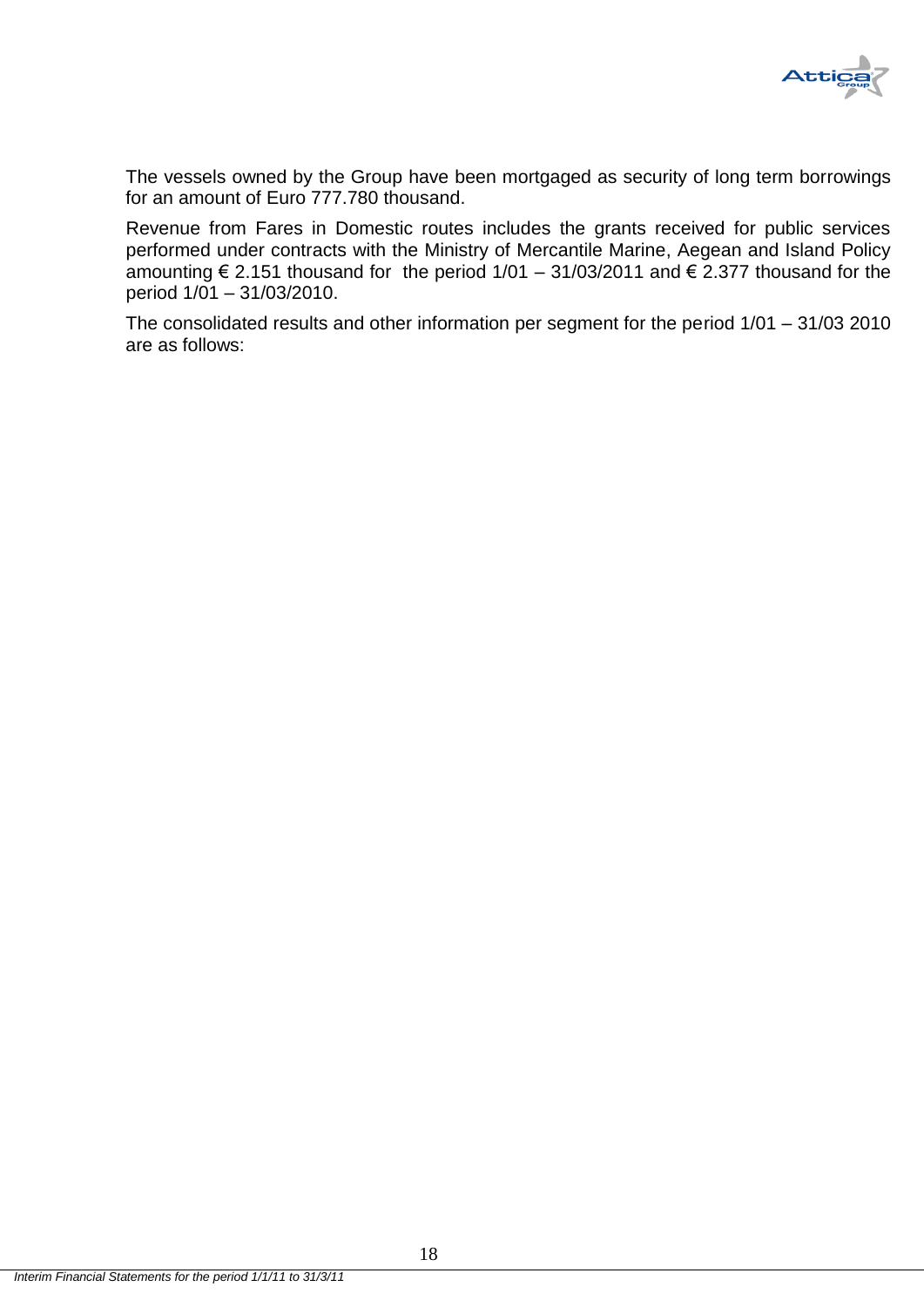

|                                           | 1/1-31/03/2010     |                     |        |         |
|-------------------------------------------|--------------------|---------------------|--------|---------|
| <b>Geographical Segment</b>               | Domestic<br>Routes | <b>Adriatic Sea</b> | Other  | Total   |
| <b>Assets and liabilities figures</b>     |                    |                     |        |         |
| Vessels' Book Value at 01/01              | 386.392            | 320.171             |        | 706.563 |
| Improvements / Additions                  |                    | 143                 |        | 143     |
| Vessels' redeployment                     |                    |                     |        |         |
| Vessel acquisitions in the present period |                    |                     |        |         |
| Vessels' Disposals                        |                    |                     |        |         |
| Depreciation for the Period               | -4.029             | $-2.477$            |        | -6.506  |
| Net Book Value of vessels at 31/03        | 382.363            | 317.837             |        | 700.200 |
| Other tangible Assets                     | 1.339              | 1.300               | 28.219 | 30.858  |
| <b>Total Net Fixed Assets</b>             | 383.702            | 319.137             | 28.219 | 731.058 |
| Secured loans                             | 182.402            | 174.799             | 468    | 357.669 |

#### Agreements sheet of Assets and Liabilities at 31/12/2010

| Net Book Value of Assets             | € 738.240  |
|--------------------------------------|------------|
| <b>Unallocated Assets</b>            | € 120.023  |
| <b>Total Assets</b>                  | € 858.263  |
| Long-term and Short-term liabilities | € 363.075  |
| <b>Unallocated Liabilities</b>       | € $51.147$ |
| <b>Total Liabilities</b>             | € 387.222  |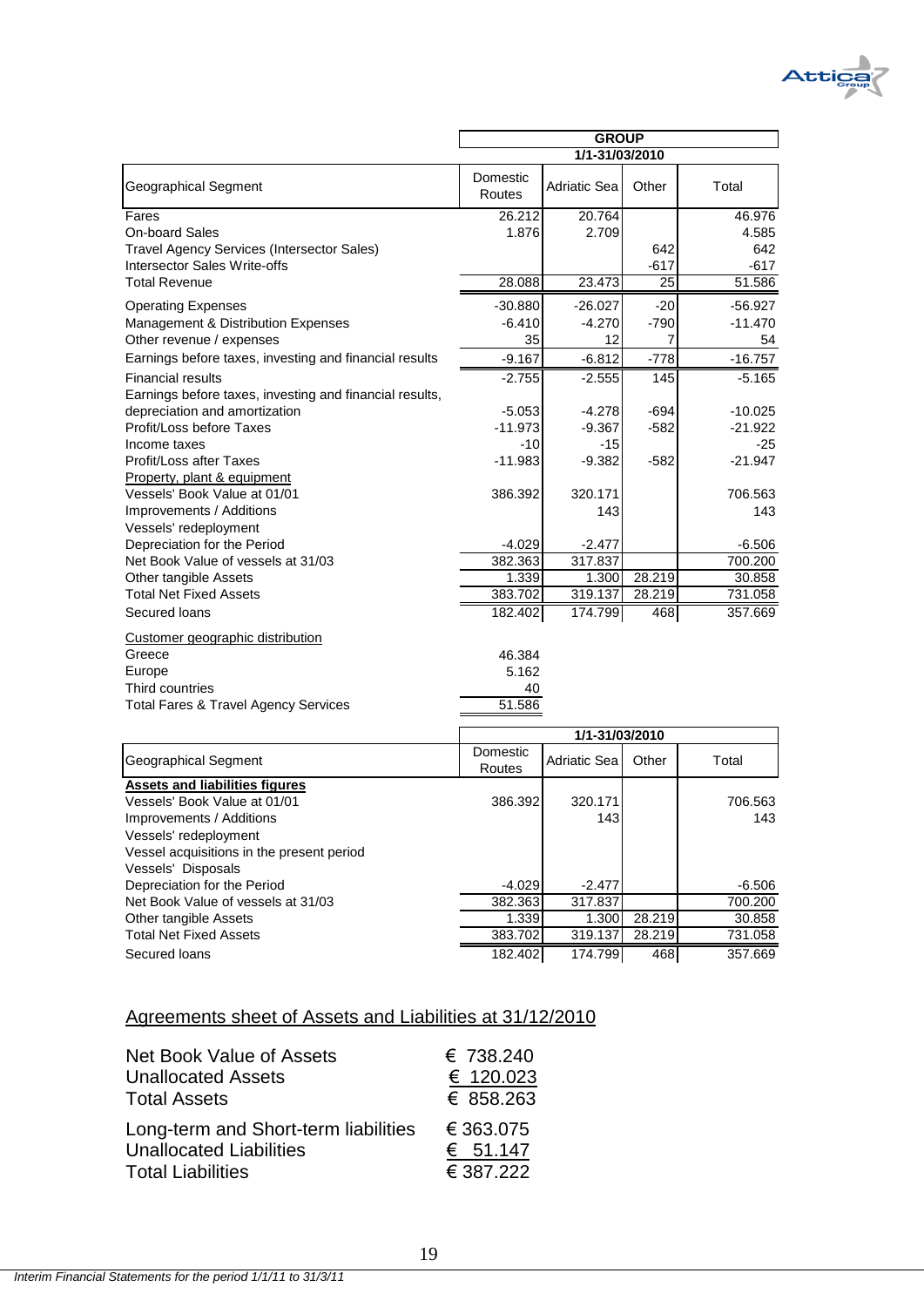

# <span id="page-20-0"></span>5.2. Cost of sales

Cost of sales has been negatively affected compared to the previous period due to the higher fuel oil prices. This negative development has also affected the items "Earnings" before taxes, investing and financial results, depreciation and amortization", "Profit/(loss) before taxes" and "Profit/(loss) after taxes".

# <span id="page-20-1"></span>5.3. Profit/(Loss) from sale of tangible assets Profit/(Loss) from sale of tangible assets includes the profit from the sold RoPax vessel Superferry II.

# <span id="page-20-2"></span>5.4. Earning per share – basic

Earning per share – basic are calculated by dividing the profit or loss attributable to shareholders of the parent company, by the weighted average number of ordinary shares in issue during the year.

| Calculation of the weighted average number of shares |                   |          |                  |                                   |
|------------------------------------------------------|-------------------|----------|------------------|-----------------------------------|
| Date                                                 | Dates circulation | Weighing | Number of shares | Weighted average number of shares |
| 01/01/2011                                           | 21                | 0.233    | 162.424.000      | 37.898.933                        |
| 21/01/2011                                           | 69                | 0.767    | 191.660.320      | 146.939.579                       |
|                                                      |                   |          |                  | 184.838.512                       |

# <span id="page-20-3"></span>5.5. Tangible assets

Tangible assets decreased compared to 31/12/2010.This decrease was due to the depreciations of the present period.

# <span id="page-20-4"></span>5.6. Derivatives

Derivatives include the hedging of the foreign currency risk in Euro/Usd. The Group through its subsidiaries Blue Star MC and Blue Star Ferries MC, agreed with Daewoo Shipbuilding and Marine Engineering Co. Ltd. (DSME), Korea for the building of two new fast carpassenger ferries. The agreement consideration is in USD. The shipowning companies of the under construction vessels, Blue Star Ferries M.C. and Blue star M.C., have made exchange forward agreements purchasing in USD. As a result, the Group's exposure to foreign currency risk has been covered almost 100%.

# <span id="page-20-5"></span>5.7. Other current assets

Other current assets increased compared to 31/12/2010. This increase was due to the vessels' dry dock.

# <span id="page-20-6"></span>5.8. Cash and cash equivalents

Cash and cash equivalents decreased compared to 31/12/2010 due to the share capital increase which stood at  $\epsilon$  24.266 thousand and due to the sale of the RoPax vessel Superferry II amounting  $\epsilon$  2.600 thousand. During the first half 2011 the Group has paid the amount of  $\epsilon$  8.695 thousand against its long-term borrowings.

# <span id="page-20-7"></span>5.9. Share capital – Share premium – Total comprehensive income

The share capital increase was completed on  $21<sup>st</sup>$  January 2011. The proceeds of the capital increase are  $\epsilon$  24.266 thousand. The share capital amounts to  $\epsilon$  159.078 thousand and is divided in 191.660.320 common registered voting shares with a nominal value of  $\epsilon$ 0,83 each.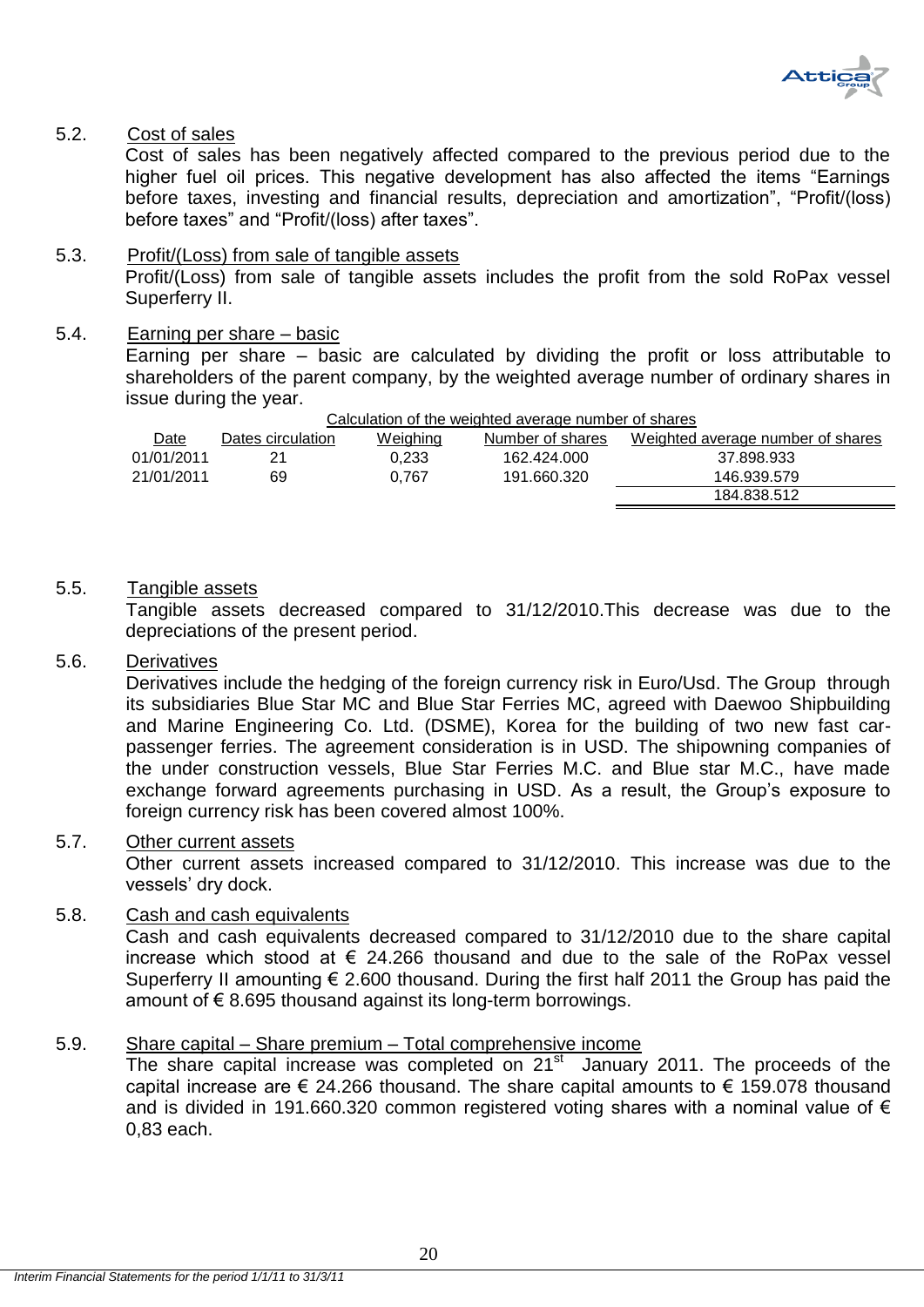

| <b>GROUP</b>                               | Number of<br><b>Shares</b> | <b>Nominal value</b> | Value of common<br>shares | Share premium |
|--------------------------------------------|----------------------------|----------------------|---------------------------|---------------|
| Balance as of 01/01/2011                   | 162.424.000                | 0,83                 | 134.812                   | 290.614       |
| Capitalisation of share premium            |                            |                      |                           |               |
| Share issue                                |                            |                      |                           |               |
| - Common                                   | 29.236.320                 |                      | 24.266                    |               |
| - Preference                               |                            |                      |                           |               |
| Expenses related to share capital increase |                            |                      |                           | -334          |
| Balance as of 31/03/2011                   | 191.660.320                | 0,83                 | 159.078                   | 290.280       |
| <b>COMPANY</b>                             | Number of<br><b>Shares</b> | <b>Nominal value</b> | Value of common<br>shares | Share premium |
| <b>Balance as of 01/01/2011</b>            | 162.424.000                | 0,83                 | 134.812                   | 290.614       |
| Capitalisation of share premium            |                            |                      |                           |               |
| Share issue                                |                            |                      |                           |               |
| - Common                                   | 29.236.320                 |                      | 24.266                    |               |
| - Preference                               |                            |                      |                           |               |
| Expenses related to share capital increase |                            |                      |                           | $-334$        |
| Balance as of 31/03/2011                   | 191.660.320                | 0,83                 | 159.078                   | 290.280       |

For the Group, "Total comprehensive income for the period after tax" amounting  $- \epsilon$  27.337 thousand refer to the Group's expense,  $-\epsilon$  22.785 thousand and to the exchange differences on translating foreign operations,  $-\epsilon$  4.552 thousand.

# <span id="page-21-0"></span>5.10. Other short – term liabilities

"Other short-term liabilities" increased mainly due to the "Deferred income" which refer to passenger tickets issued but not yet travelled until 31/3/2011.

# <span id="page-21-1"></span>**6. Other information**

# <span id="page-21-2"></span>6.1. Unaudited fiscal years

The parent company has been audited by tax authorities until the fiscal year 2007.

All the companies included in the consolidation of Superfast Group have been audited by tax authorities until the fiscal year 2006. The only exception to the above is the subsidiary company Superfast Ferries S.A. which has been audited by tax authorities until the fiscal year 2009.

All the companies included in the consolidation of Blue Star Group have been audited by tax authorities until the fiscal year 2007. The only exception to the above is the subsidiary company Blue Star Ferries S.A. which has been audited by tax authorities until the fiscal year 2008.

The subsidiary company Attica Premium S.A. has been audited by tax authorities until the fiscal year 2005.

The subsidiaries of ATTICA HOLDINGS S.A. have already made a tax provision of  $\epsilon$  150 thousand for the unaudited fiscal years. The parent company has made a tax provision of  $\epsilon$ 20 thousand. For the subsidiaries registered outside the European Union, which do not have an establishment in Greece, there is no obligation for taxation audit.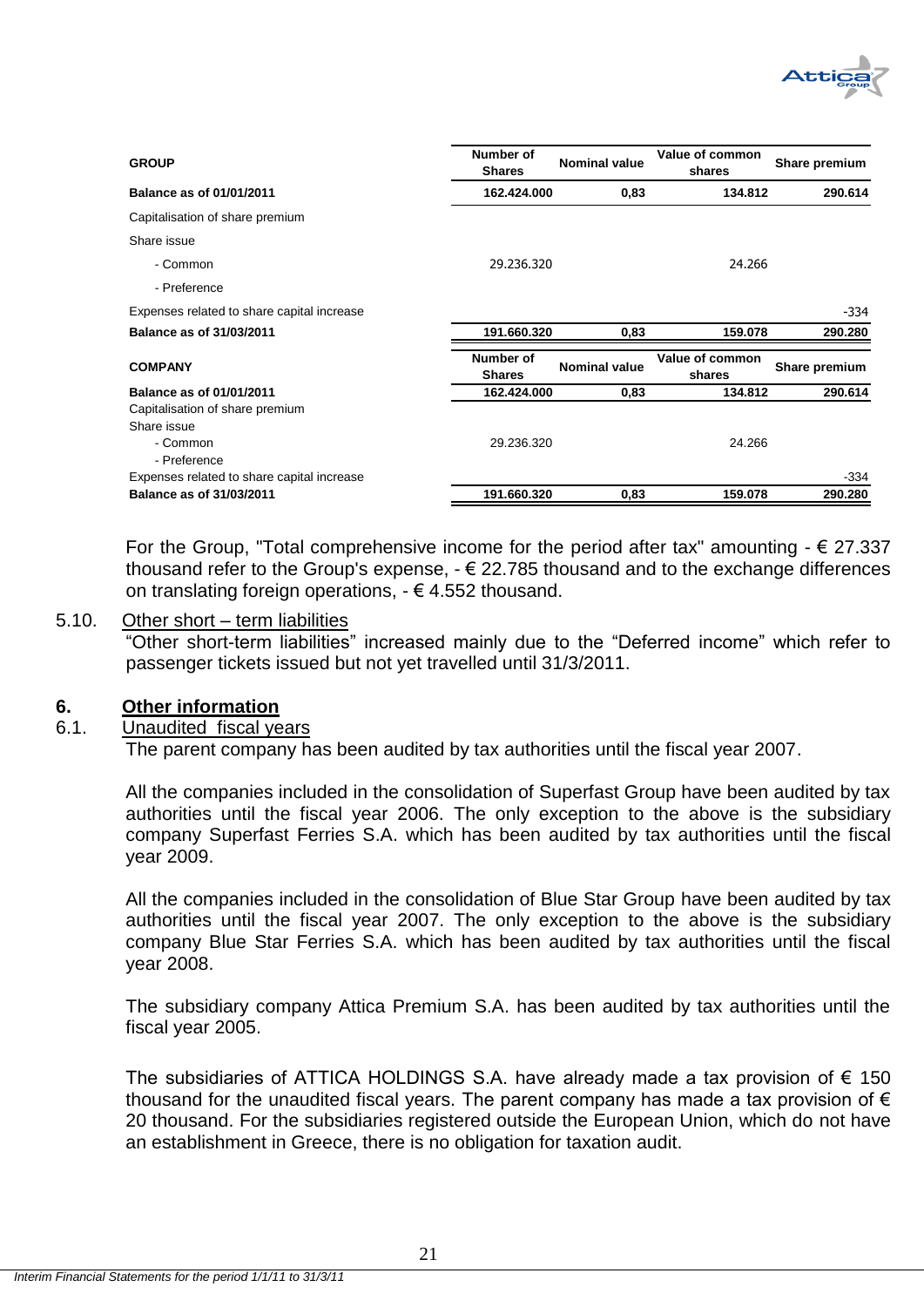

# <span id="page-22-0"></span>6.2. Payments of borrowings

During the period 1/1-31/3/2011, the Group has paid the amount of  $\epsilon$  8.655 thousand against its long-term borrowings.

Furthermore, the Group paid the amount of  $\epsilon$  91 thousand against finance leases.

- <span id="page-22-1"></span>6.3. Payments of finance and operating leases The finance leases that have been recognized in the income statement of the period 1/1 - 31/03/2011, amount € 55 thousand. The operating leases that have been recognized in the income statement of the period 1/1 - 31/03/2011, amount € 442 thousand.
- <span id="page-22-2"></span>6.4. Provisions

The Group has made a provision amounting  $\epsilon$  955 thousand which concerns claim for compensation from the crew that was employed on board the sold vessels previously deployed in the Baltic Sea.

### <span id="page-22-3"></span>6.5. Contingent assets and liabilities

a) Granted guarantees

The following letters of guarantee have been provided to secure liabilities of the Group and the Company and were in force on 31/03/2011:

|                    | <b>GROUP</b><br>31/03/2011 | <b>COMPANY</b><br>31/03/2011 |
|--------------------|----------------------------|------------------------------|
|                    |                            |                              |
| Granted guarantees | 1.910                      |                              |

b) Commitments for purchases and capital expenditure

Purchase contracts, in force on 31/03/2011, are as follow:

|                    | <b>GROUP</b><br>31/03/2011 | <b>COMPANY</b><br>31/03/2011 |
|--------------------|----------------------------|------------------------------|
| Purchase contracts | 76.874                     | -----                        |

The above contracts refer mainly to the Group's contingent liability for the purchase of two new building car-passenger ferries at Daewoo Shipbuilding and Marine Engineering, Korea.

### c) Undertakings

On 31/03/2011 the Group and the Company have the following liabilities which derive from the operating lease agreements and are payable as follows:

|                      | <b>GROUP</b> | <b>COMPANY</b> |
|----------------------|--------------|----------------|
|                      | 31/03/2011   | 31/03/2011     |
| Within 1 year        | 1.597        | 241            |
| Between 2 to 5 years | 5.621        | 1.078          |
| Over 5 years         | 6.356        | 1.054          |
|                      | 13.574       | 2.373          |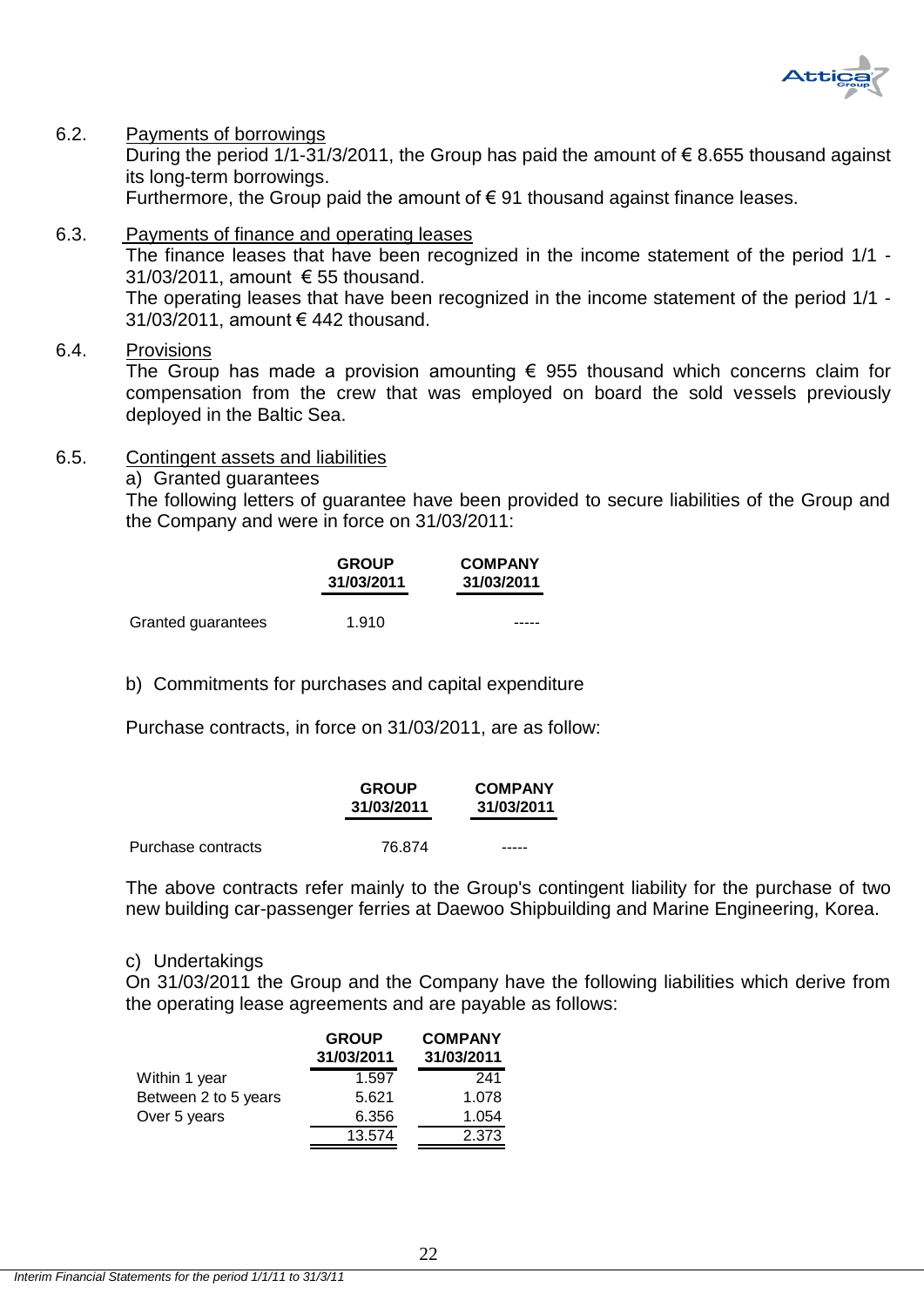

# d) Financial lease commitments

On 31/03/2011 the Group and the Company have the following liabilities which derive from the operating lease commitments and are payable as follows:

|                      | <b>GROUP</b><br>31/03/2011 | <b>COMPANY</b><br>31/03/2011 |
|----------------------|----------------------------|------------------------------|
| Within 1 year        | 262                        |                              |
| Between 1 to 5 years | 41                         |                              |
|                      | 303                        |                              |

# <span id="page-23-0"></span>**7. Significant events**

a) On 21/01/2011 was completed the share capital increase. The proceeds of the capital increase are  $\epsilon$  24.266 thousand. The share capital amounts to  $\epsilon$  159.078 thousand and is divided in 191.660.320 common registered voting shares with a nominal value of  $\epsilon$  0,83 each.

b) On 01/03/2011 the Group has concluded the sale of the RoPax vessel Superferry II which was sold for a total cash consideration of  $\epsilon$  4.650 thousand. The book capital gains of approximately € 3.928 thousand have been posted in the financial results of the 1st quarter of 2011. The above sale generate for Attica Group additional cash of  $\epsilon$  2.670 thousand approximately.

# <span id="page-23-1"></span>**8. Events after the Balance Sheet date**

On 24/5/2011 the Group has announced the signing of a joint service agreement with ANEK Lines for the employment of vessels of the two companies in the international route Patras – Igoumenitsa – Ancona and the domestic route Piraeus – Herakleion, Crete.

Athens, May 27 , 2011

| THE PRESIDENT | THE MANAGING    | THE DIRECTOR | THE FINANCIAL |
|---------------|-----------------|--------------|---------------|
| OF THE B.O.D. | <b>DIRECTOR</b> |              | DIRECTOR      |
|               |                 |              |               |

CHARALAMPOS PASCHALIS PETROS VETTAS SPIROS PASCHALIS NIKOLAOS TAPIRIS